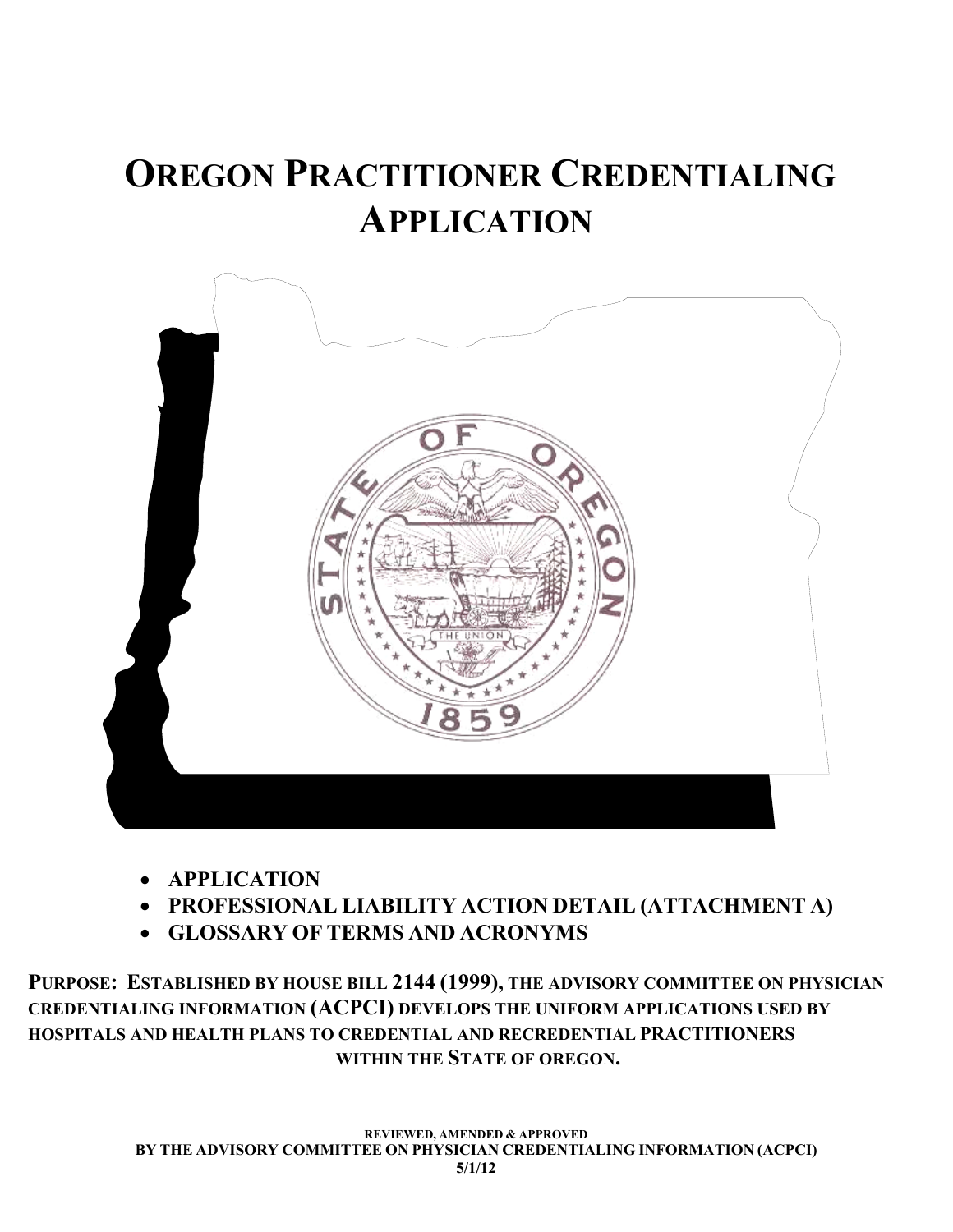# **OREGON PRACTITIONER CREDENTIALING APPLICATION**

#### **Prior to completing this credentialing application, please read and observe the following:**

### **I. INSTRUCTIONS**

This form should be **typed (using a different font than the form) or legibly printed in black or blue ink**. If more space is needed than provided on original, attach additional sheets and reference the question being answered.

- **Modification to the wording or format of the Oregon Practitioner Credentialing Application will invalidate the application.**
- **Complete the application in its entirety**. **Keep an unsigned and undated copy of the application on file for future requests. When a request is placed, send a copy of the completed application to the health care related organization to which you are applying, making sure that all information is complete, current and accurate.**
- **Please sign and date page 11, Attestation Questions and page 12, Authorization and Release of Information Form (and Attachment A, Professional Liability Action Detail, if applicable)**.
- **Each page of the application requires the applicant's initials and the date on which the application was last reviewed.**
- **Identify the health care related organization(s) to which this application is being submitted in the space provided below.**
- **Attach copies of the documents requested each time the application is submitted.**
- **If a section does not apply to you, please check the provided box at the top of the section.**
- **Mail application to the requesting organization(s).**

**Current copies of the following documents must be submitted with this application:** 

- State Professional License(s)
	- DEA Certificate or CSR Certificate
- ECFMG (if applicable)
- Face Sheet of Professional Liability Policy or Certificate

**A curriculum vitae is optional and not an acceptable substitute.**

**I** am applying to (please list: Hospital Staff, HMO, IPA):

for: *die., staff membership, network participation, if applicable).* 

**\*Note: Please return completed application to the health care related organization to which you are applying not to the State of Oregon.**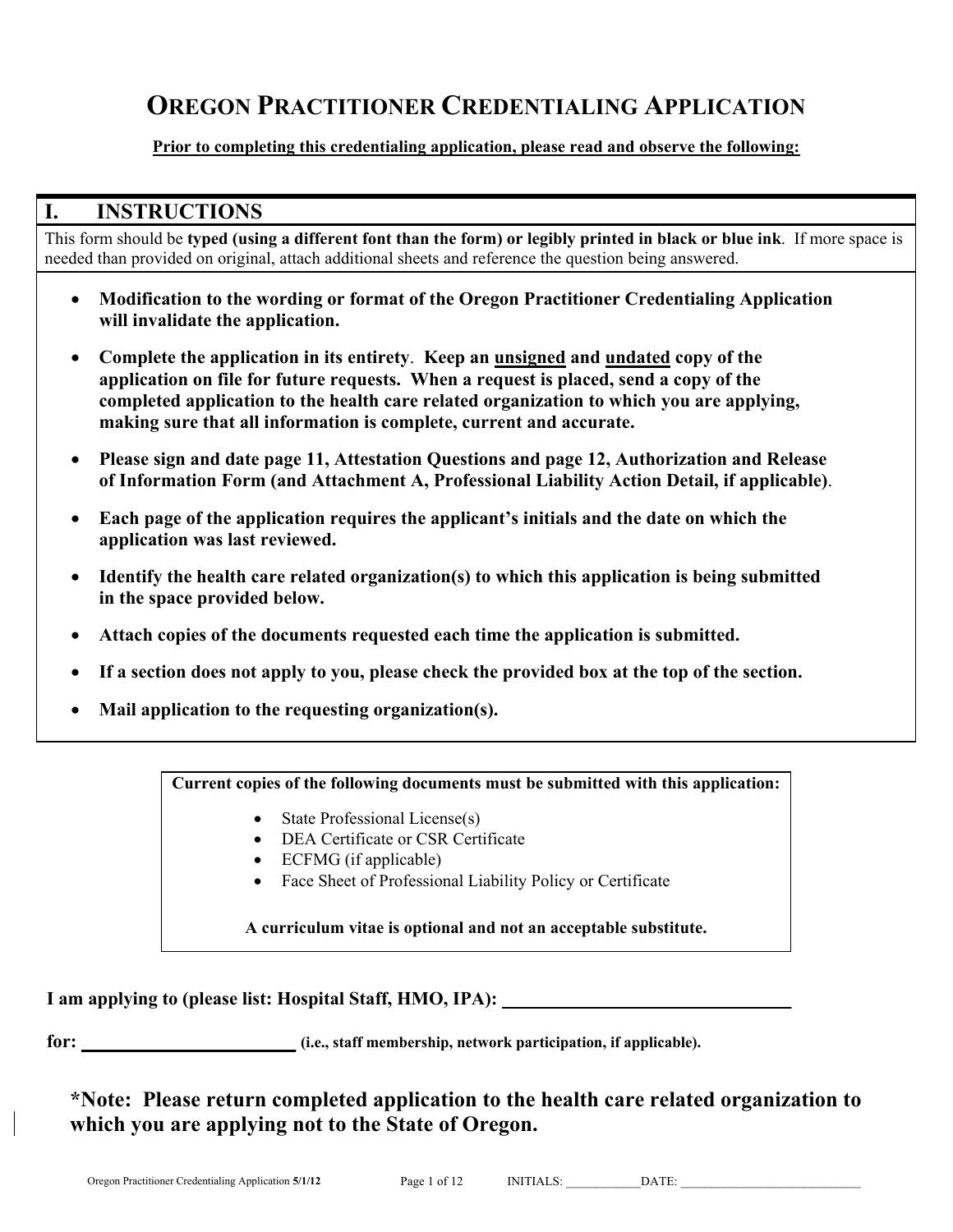

# **OREGON PRACTITIONER CREDENTIALING APPLICATION**

| <b>PRACTITIONER INFORMATION</b><br>П.<br>Please provide the practitioner's full legal name.                                                            |                                |  |                              |                                             |  |  |  |
|--------------------------------------------------------------------------------------------------------------------------------------------------------|--------------------------------|--|------------------------------|---------------------------------------------|--|--|--|
| Last Name (include suffix; Jr., Sr., III):                                                                                                             | First:                         |  | Middle:                      | $Degree(s)$ :                               |  |  |  |
| No<br>Is there any other name under which you have been known or have used since starting professional training?<br>Yes 1<br>Name(s) and Year(s) Used: |                                |  |                              |                                             |  |  |  |
| Home Street Address:                                                                                                                                   |                                |  | Home Telephone Number A<br>A | Mobile/Alternate Number A<br>$\overline{A}$ |  |  |  |
|                                                                                                                                                        |                                |  | Email Address:               |                                             |  |  |  |
| City:                                                                                                                                                  | State:                         |  | ZIP:                         |                                             |  |  |  |
| Country:                                                                                                                                               | Birth Date: Month / Day / Year |  | Birth Place:                 |                                             |  |  |  |
| Citizenship:                                                                                                                                           | Social Security Number:        |  | Gender:<br>Male              | Female                                      |  |  |  |
| Immigrant Visa Number (if applicable):                                                                                                                 | Visa Expiration Date           |  | Status:                      | Type:                                       |  |  |  |
| Educational Commission for Foreign Medical Graduates (ECFMG) Number (if applicable):                                                                   |                                |  | Month / Year Issued:         |                                             |  |  |  |

| <b>SPECIALTY INFORMATION</b><br>Ш.                                                                      | This information may be included in directory listings.                         |
|---------------------------------------------------------------------------------------------------------|---------------------------------------------------------------------------------|
| Principal clinical specialty (For most current specialties list, see:<br>http://www.wpc-edi.com/codes): | Do you want to be designated as a primary care practitioner (PCP)?<br>$\rm{No}$ |
| Additional clinical practice specialties:                                                               | Yes                                                                             |
|                                                                                                         |                                                                                 |
| Category of professional activity, check all boxes that apply:                                          |                                                                                 |
| <b>Clinical Practice:</b>                                                                               | Other Professional Activities:                                                  |
| Part Time<br>Full Time                                                                                  | Administration<br>Teaching                                                      |
| Locum / Temporary<br>Telemedicine                                                                       | Retired<br>Research                                                             |
| Other (explain)                                                                                         | Other (explain)                                                                 |

| IV.<br><b>BOARD CERTIFICATION / RECERTIFICATION</b><br>This section does not apply to licensure.                                                                                                                          |  | Does Not Apply |  |                                                    |  |
|---------------------------------------------------------------------------------------------------------------------------------------------------------------------------------------------------------------------------|--|----------------|--|----------------------------------------------------|--|
| List all current and past certifications. Please attach additional sheets, if necessary.                                                                                                                                  |  |                |  |                                                    |  |
| Date<br>Certified/Recertified<br>Name and Address of Issuing Board<br>Specialty<br>Month / Year                                                                                                                           |  |                |  | <b>Expiration Date</b><br>(if any)<br>Month / Year |  |
|                                                                                                                                                                                                                           |  |                |  |                                                    |  |
|                                                                                                                                                                                                                           |  |                |  |                                                    |  |
|                                                                                                                                                                                                                           |  |                |  |                                                    |  |
| If not currently board certified, describe your intent for certification, if any, and dates of previous testing and/or intended future<br>testing for certification below. Please attach additional sheets, if necessary. |  |                |  |                                                    |  |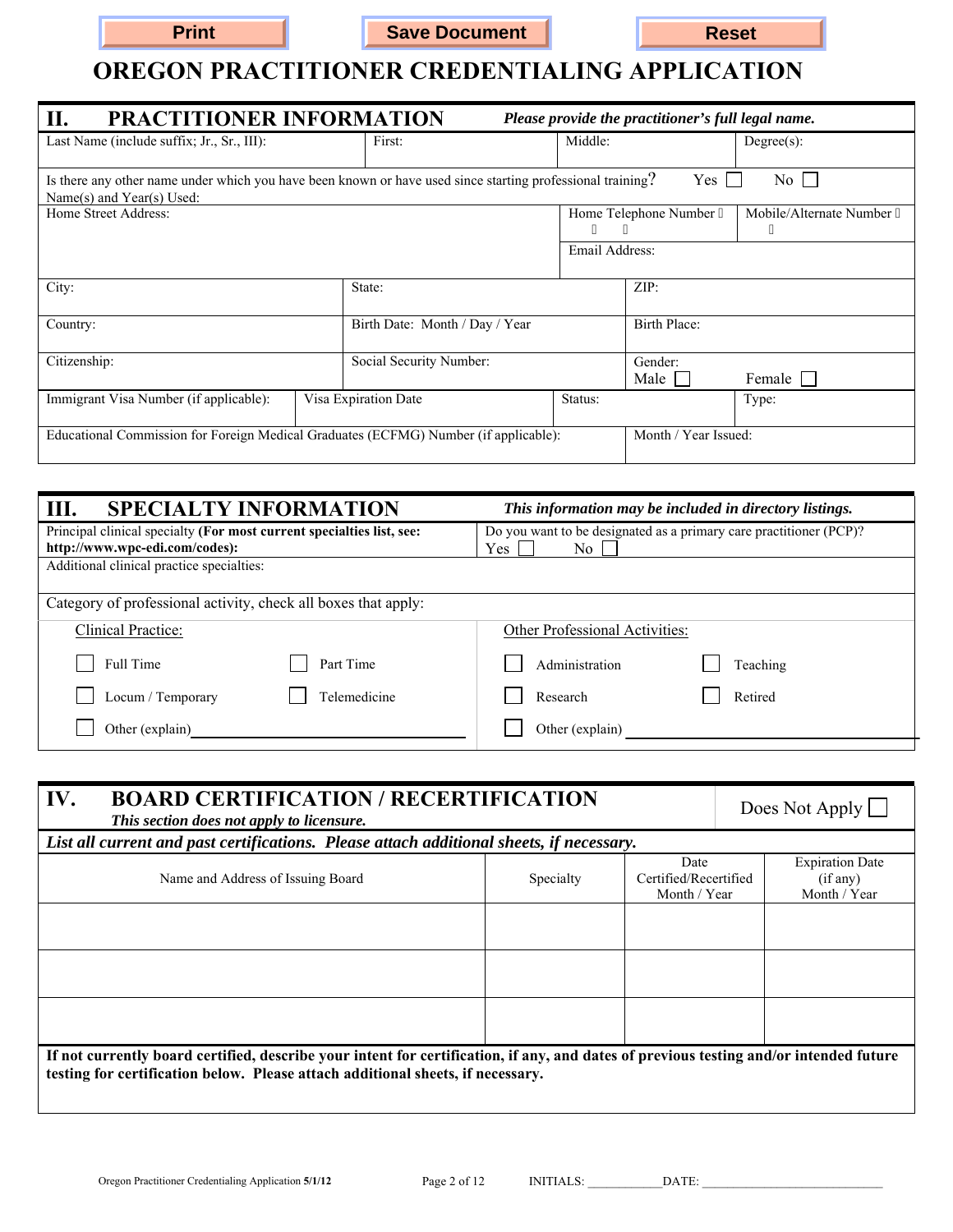| <b>OTHER CERTIFICATIONS</b><br>$V_{\bullet}$                                       |         | Please attach copy of certificate(s), if applicable. |                             |  |  |
|------------------------------------------------------------------------------------|---------|------------------------------------------------------|-----------------------------|--|--|
| Examples include: ACLS, BLS, ATLS, PALS, NRP, AANA, Fluoroscopy, Radiography, etc. |         |                                                      |                             |  |  |
| Type:                                                                              | Number: | Month / Year of Certification:                       | Month / Year of Expiration: |  |  |
| Type:                                                                              | Number: | Month / Year of Certification:                       | Month / Year of Expiration: |  |  |
| Type:                                                                              | Number: | Month / Year of Certification:                       | Month / Year of Expiration: |  |  |
| Type:                                                                              | Number: | Month / Year of Certification:                       | Month / Year of Expiration: |  |  |
| For additional certifications, please attach a separate sheet.                     |         |                                                      |                             |  |  |

| <b>PRACTICE INFORMATION</b><br>VI.                                                     |         |                                                               |                       |                                                      |      |
|----------------------------------------------------------------------------------------|---------|---------------------------------------------------------------|-----------------------|------------------------------------------------------|------|
| Name of Primary Practice/Affiliation or Clinic:                                        |         |                                                               |                       | Department Name (if hospital based):                 |      |
| <b>Primary Clinical Practice Street Address:</b>                                       |         |                                                               |                       | Effective Date at Location, Month / Year:            |      |
| City:                                                                                  | County: |                                                               | State:                |                                                      | ZIP: |
| Primary Office Telephone Number:<br>ÁÁÁ)<br>Ext                                        |         | Primary Office Fax Number:<br>ÁÁÁÁ)                           |                       | Patient Appointment Telephone Number:<br>ÁÁÁÁ)       | Ext  |
| Mailing/Billing Address (if different from above):                                     |         |                                                               |                       | Attn:                                                |      |
| Office Manager:                                                                        |         | Office Manager's Telephone Number:<br>ÁÁÓÓÓÓÓÓÓÓÓLEXt<br>ÁÁÁ) |                       | Office Manager's Fax Number:                         |      |
| Exchange / Answering Service Number:<br>ÁÁÁÁ)<br>Á Ext                                 |         | Pager Number:<br>(ÁÁÁ)                                        |                       | Office Email Address:                                |      |
| Credentialing Contact and Address (if different from above):                           |         |                                                               |                       |                                                      |      |
| Credentialing Contact's Telephone Number:<br>( MM)  MMMMM<br>ÁÓÓÓÓÓÓÓÁ<br>ÁÁÁÁ)<br>Ext |         | Credentialing Contact's Fax Number:<br>ÁÁÁ)                   |                       | Credentialing Contact's Email Address:               |      |
| Federal Tax ID Number or Social Security Number, if used for business purposes:        |         |                                                               |                       | Name Affiliated with Tax ID Number:                  |      |
| Name of Secondary Practice/Affiliation or Clinic:                                      |         |                                                               |                       | Department Name (if hospital based):                 |      |
| <b>Secondary Clinical Practice Street Address:</b>                                     |         |                                                               |                       | Effective Date at Location,<br>Month / Year:         |      |
| City:                                                                                  | County: |                                                               | State:                |                                                      | ZIP: |
| Secondary Office Telephone Number:<br>Á Ext<br>ÁÁÁ)                                    |         | Secondary Office Fax Number:<br>ÁÁÁ)                          |                       | Patient Appointment Telephone Number:<br>ÁÁÁ)<br>Ext |      |
| Mailing/Billing Address (if different from above):                                     |         |                                                               |                       | Attn:                                                |      |
| Office Manager:                                                                        |         | Office Manager's Telephone Number:<br>ÁÁÁÁÆxt<br>ÁÁÁ).        |                       | Office Manager's Fax Number:<br>ÁÁÁÁ)                |      |
| Pager Number:<br>Exchange / Answering Service Number:<br>AAAN.<br>AXA)<br>Æxt          |         |                                                               | Office Email Address: |                                                      |      |
| Credentialing Contact and Address (if different from above):                           |         |                                                               |                       |                                                      |      |
| Credentialing Contact's Telephone Number:<br><b>AAA</b> Ext<br>ΑΧΑ).                   |         | Credentialing Contact's Fax Number:<br>AAAN)                  |                       | Credentialing Contact's Email Address:               |      |
| Federal Tax ID Number or Social Security Number, if used for business purposes:        |         |                                                               |                       | Name Affiliated with Tax ID Number:                  |      |
| Please list other office locations with above information on a separate sheet.         |         |                                                               |                       |                                                      |      |
| Oregon Practitioner Credentialing Application 5/1/12                                   |         | Page 3 of 12                                                  | <b>INITIALS:</b>      | DATE:                                                |      |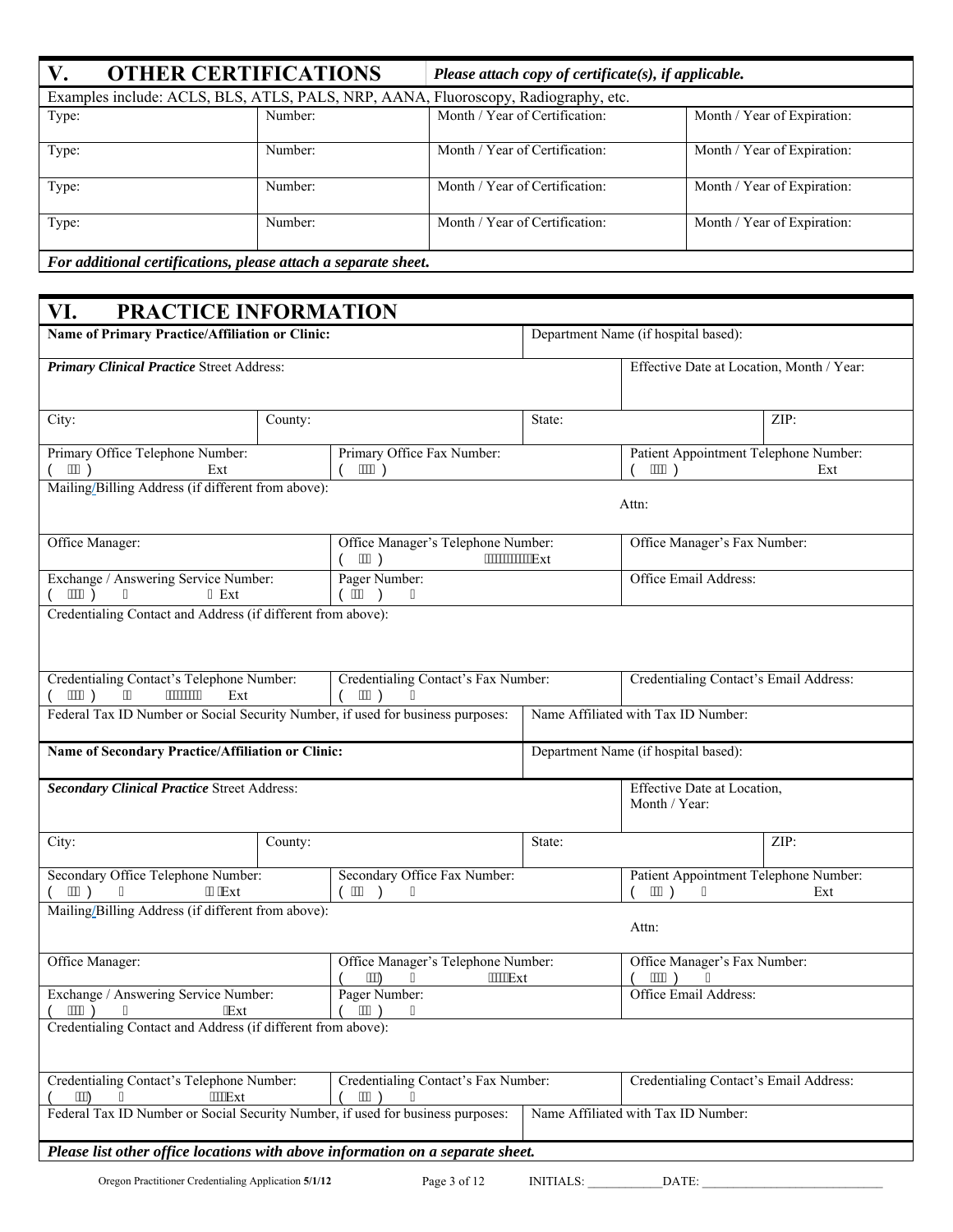| VII. | PRACTICE CALL COVERAGE | Please provide the name and specialty of those practitioners who<br>provide care for your patients when you are unavailable. |
|------|------------------------|------------------------------------------------------------------------------------------------------------------------------|
|      | NAME:                  | <b>SPECIALTY:</b>                                                                                                            |
|      |                        |                                                                                                                              |
|      |                        |                                                                                                                              |
|      |                        |                                                                                                                              |
|      |                        |                                                                                                                              |
|      |                        |                                                                                                                              |

| VIII.                 | <b>UNDERGRADUATE EDUCATION</b><br>Please attach additional sheets, if necessary. |                           |                             |  |  |
|-----------------------|----------------------------------------------------------------------------------|---------------------------|-----------------------------|--|--|
| Complete School Name: | Degree Received:                                                                 |                           | Month / Year of Graduation: |  |  |
| City:                 | State:                                                                           | Course of Study or Major: |                             |  |  |

| <b>GRADUATE EDUCATION</b> | Please attach additional sheets, if<br>necessary. | Does Not Apply              |
|---------------------------|---------------------------------------------------|-----------------------------|
| Complete School Name:     | Degree Received:                                  | Month / Year of Graduation: |
| City:                     | State:                                            | Course of Study or Major:   |

| X.<br><b>MEDICAL / PROFESSIONAL EDUCATION</b>                   |                  |                                                                            |                             | Please attach additional sheets, if necessary.                             |  |
|-----------------------------------------------------------------|------------------|----------------------------------------------------------------------------|-----------------------------|----------------------------------------------------------------------------|--|
| Complete Medical / Professional School Name and Street Address: |                  |                                                                            |                             |                                                                            |  |
|                                                                 |                  |                                                                            |                             |                                                                            |  |
|                                                                 |                  |                                                                            |                             |                                                                            |  |
| City:                                                           |                  | <b>State</b>                                                               |                             | ZIP:                                                                       |  |
| Degree Received:                                                |                  | Phone Number:                                                              |                             | Fax Number, if available                                                   |  |
|                                                                 |                  | ÁÁÁ                                                                        |                             | ÁÁÁ                                                                        |  |
| From Month / Year:                                              | To Month / Year: |                                                                            | Month / Year of Completion: |                                                                            |  |
|                                                                 |                  |                                                                            |                             |                                                                            |  |
| Yes $\Box$<br>Did you complete the program?                     | No $\Box$        | (If you did not complete the program, please explain on a separate sheet.) |                             |                                                                            |  |
| Complete Medical / Professional School Name and Street Address: |                  |                                                                            |                             |                                                                            |  |
|                                                                 |                  |                                                                            |                             |                                                                            |  |
|                                                                 |                  |                                                                            |                             |                                                                            |  |
| City:                                                           |                  | State:                                                                     |                             | ZIP:                                                                       |  |
| Degree Received:                                                |                  | Phone Number:                                                              |                             | Fax Number, if available                                                   |  |
|                                                                 |                  | ÁÁÁÁ)<br>11                                                                |                             | ÁÁÁ)                                                                       |  |
| From Month / Year:                                              | To Month / Year: |                                                                            | Month / Year of Completion: |                                                                            |  |
|                                                                 |                  |                                                                            |                             |                                                                            |  |
| $Yes \Box$<br>Did you complete the program?                     | $\overline{N_0}$ |                                                                            |                             | (If you did not complete the program, please explain on a separate sheet.) |  |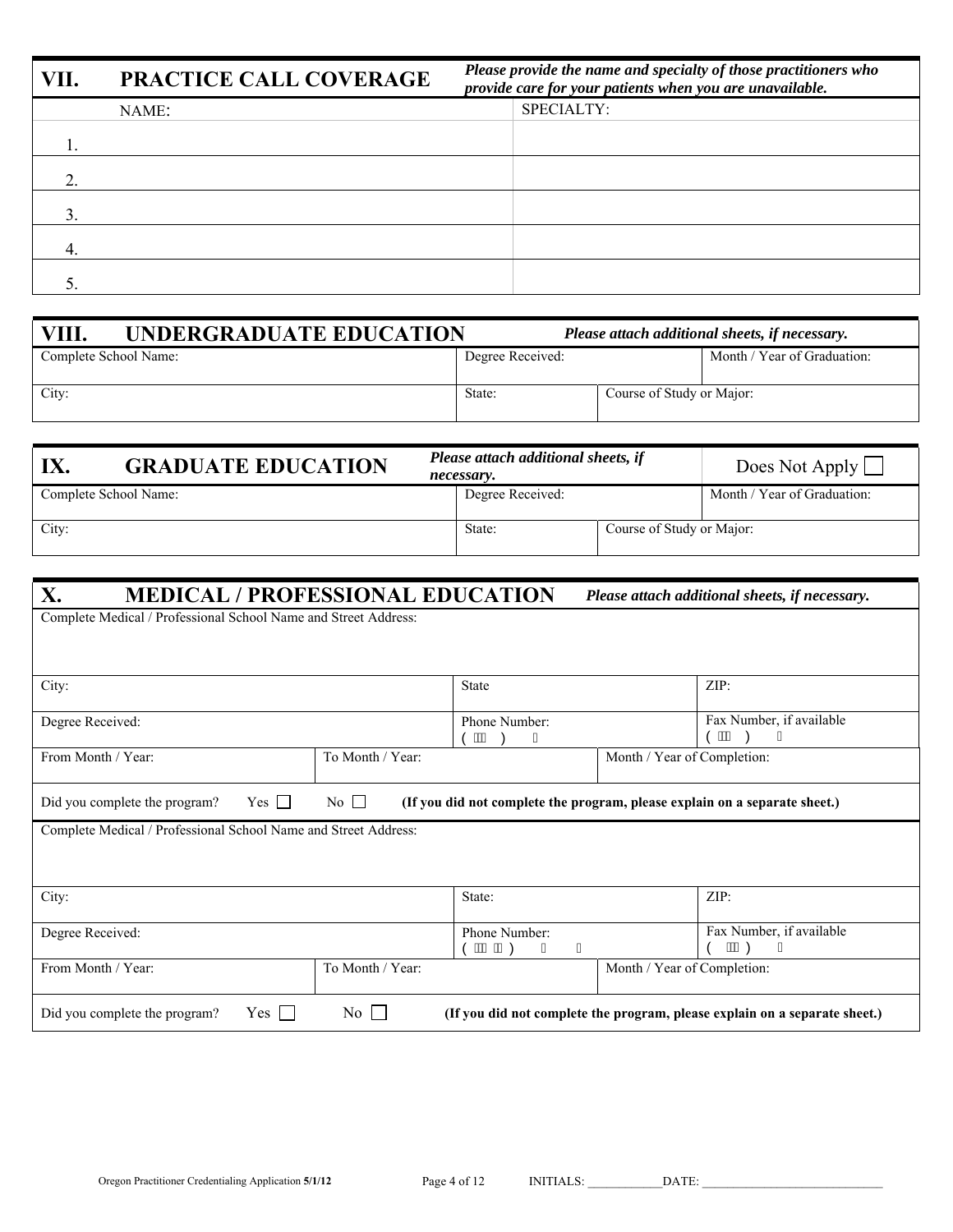| <b>POST-GRADUATE YEAR 1 / INTERNSHIP</b><br>XI.<br>Please attach additional sheets, if necessary. |                  | Does Not Apply $\Box$                                                      |                             |      |                          |  |
|---------------------------------------------------------------------------------------------------|------------------|----------------------------------------------------------------------------|-----------------------------|------|--------------------------|--|
| Complete Institution Name and Street Address:                                                     |                  |                                                                            |                             |      |                          |  |
|                                                                                                   |                  |                                                                            |                             |      |                          |  |
| City:<br>State:<br>ZIP:                                                                           |                  |                                                                            |                             |      |                          |  |
| Type of Internship / Specialty:                                                                   |                  | Phone Number:<br>ÁÁÁÁ,`                                                    |                             | ÁÁÁÁ | Fax Number, if available |  |
| From Month / Year:                                                                                | To Month / Year: |                                                                            | Month / Year of Completion: |      |                          |  |
| Yes 1<br>Did you complete the program?                                                            | $\overline{N_0}$ | (If you did not complete the program, please explain on a separate sheet.) |                             |      |                          |  |
|                                                                                                   |                  |                                                                            |                             |      |                          |  |

| XII.<br><b>RESIDENCIES</b>                    | Please attach additional sheets, if necessary. | Does Not Apply                                                             |                             |                                                                            |  |
|-----------------------------------------------|------------------------------------------------|----------------------------------------------------------------------------|-----------------------------|----------------------------------------------------------------------------|--|
| Complete Institution Name and Street Address: |                                                |                                                                            |                             |                                                                            |  |
|                                               |                                                |                                                                            |                             |                                                                            |  |
| City:                                         |                                                | State:                                                                     |                             | ZIP:                                                                       |  |
| Specialty:                                    |                                                | Phone Number:<br>ÄÄÄA.                                                     |                             | Fax Number, if available<br>ÄЖÀ                                            |  |
| From Month / Year:                            | To Month / Year:                               |                                                                            | Month / Year of Completion: |                                                                            |  |
| Yes    <br>Did you complete the program?      | $\overline{N_0}$                               |                                                                            |                             | (If you did not complete the program, please explain on a separate sheet.) |  |
| Complete Institution Name and Street Address: |                                                |                                                                            |                             |                                                                            |  |
|                                               |                                                |                                                                            |                             |                                                                            |  |
| City:                                         |                                                | State:                                                                     |                             | ZIP:                                                                       |  |
| Specialty:                                    |                                                | Phone Number:<br>ÄÄÄA.                                                     |                             | Fax Number, if available<br>ÁÁÁÁ                                           |  |
| From Month / Year:                            | To Month / Year:                               |                                                                            | Month / Year of Completion: |                                                                            |  |
| Yes    <br>Did you complete the program?      | No                                             | (If you did not complete the program, please explain on a separate sheet.) |                             |                                                                            |  |

| FELLOWSHIPS, PRECEPTORSHIPS, OR OTHER CLINICAL<br>XIII.                                                                                        | Does Not Apply $\Box$                                     |                                                |  |                                                                            |  |
|------------------------------------------------------------------------------------------------------------------------------------------------|-----------------------------------------------------------|------------------------------------------------|--|----------------------------------------------------------------------------|--|
| <b>TRAINING PROGRAMS</b>                                                                                                                       |                                                           | Please attach additional sheets, if necessary. |  |                                                                            |  |
| Complete Institution Name and Street Address:                                                                                                  |                                                           |                                                |  |                                                                            |  |
|                                                                                                                                                |                                                           |                                                |  |                                                                            |  |
| City:                                                                                                                                          |                                                           | State:                                         |  | ZIP:                                                                       |  |
| Specialty:                                                                                                                                     |                                                           | Phone Number:<br>ÁÁÁÁÁÁ                        |  | Fax Number, if available<br>ÁÁÁÁ                                           |  |
| From Month / Year:                                                                                                                             | To Month / Year:                                          | Month / Year of Completion:                    |  |                                                                            |  |
| $Yes$    <br>Did you complete the program?                                                                                                     | $\overline{N_0}$ $\Box$                                   |                                                |  | (If you did not complete the program, please explain on a separate sheet.) |  |
| Complete Institution Name and Street Address:                                                                                                  |                                                           |                                                |  |                                                                            |  |
| City:                                                                                                                                          |                                                           | State:                                         |  | ZIP:                                                                       |  |
| Specialty:                                                                                                                                     | Phone Number:<br>Fax Number, if available<br>ÁÁÁÁ<br>ÁÁÁÁ |                                                |  |                                                                            |  |
| From Month / Year:<br>To Month / Year:<br>Month / Year of Completion:                                                                          |                                                           |                                                |  |                                                                            |  |
| Yes 1<br>$\overline{N_0}$<br>Did you complete the program?<br>(If you did not complete the program, please explain on a separate sheet.)<br>I. |                                                           |                                                |  |                                                                            |  |
| Oregon Practitioner Credentialing Application 5/1/12<br><b>INITIALS:</b><br>DATE:<br>Page 5 of 12                                              |                                                           |                                                |  |                                                                            |  |

| Page 5 of 12 |  |
|--------------|--|
|--------------|--|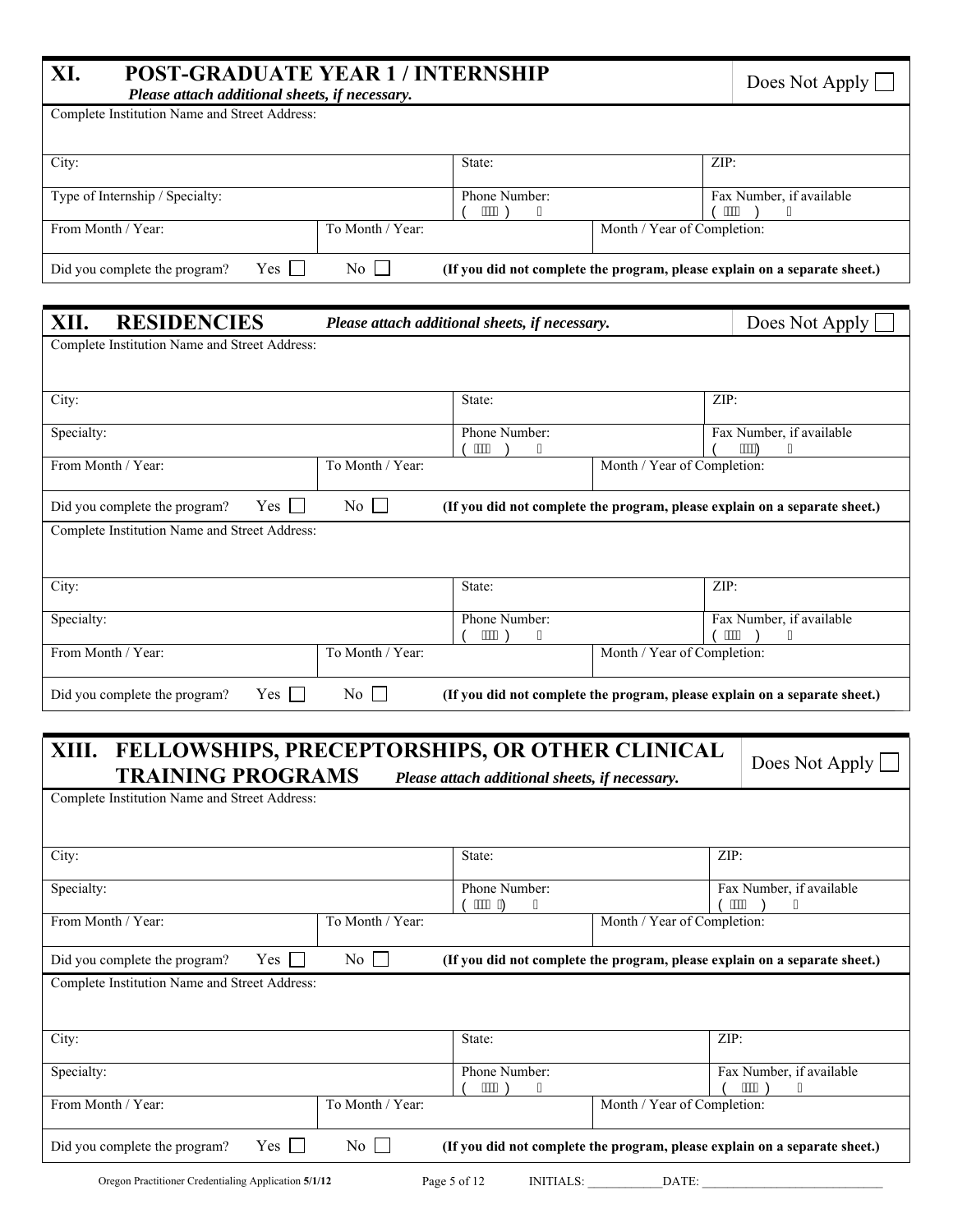## **XIV. HEALTH CARE LICENSURE, REGISTRATIONS, CERTIFICATES & ID NUMBERS** *Please attach additional sheets, if necessary.*

| TO TORIDDIW<br>I leuse unuch adullionul sheets, y hecessary.               |                                   |                                   |  |  |  |
|----------------------------------------------------------------------------|-----------------------------------|-----------------------------------|--|--|--|
| Oregon License or Registration Number:                                     | Type:                             | Month / Day / Year of Expiration: |  |  |  |
| Drug Enforcement Administration (DEA) Registration Number (if applicable): | Month / Day / Year of Expiration: |                                   |  |  |  |
| Controlled Substance Registration (CSR) Number (if applicable):            |                                   | Month / Day / Year of Issue:      |  |  |  |
| Individual NPI Number:                                                     | Medicare Number:                  | DMAP Number:                      |  |  |  |

| <b>&amp; CERTIFICATES</b> | Please include all ever held.     | Does Not Apply $\Box$ |
|---------------------------|-----------------------------------|-----------------------|
| State / Country:          | Number:                           | Type:                 |
| Year Obtained:            | Month / Day / Year of Expiration: | Year Relinquished:    |
| Reason:                   |                                   |                       |
| State / Country:          | Number:                           | Type:                 |
| Year Obtained:            | Month / Day / Year of Expiration: | Year Relinquished:    |
| Reason:                   |                                   |                       |
| State / Country:          | Number:                           | Type:                 |
| Year Obtained:            | Month / Day / Year of Expiration: | Year Relinquished:    |
| Reason:                   |                                   |                       |
| State / Country:          | Number:                           | Type:                 |
| Year Obtained:            | Month / Day / Year of Expiration: | Year Relinquished:    |
| Reason:                   |                                   |                       |
| State / Country:          | Number:                           | Type:                 |
| Year Obtained:            | Month / Day / Year of Expiration: | Year Relinquished:    |
| Reason:                   |                                   |                       |
|                           |                                   |                       |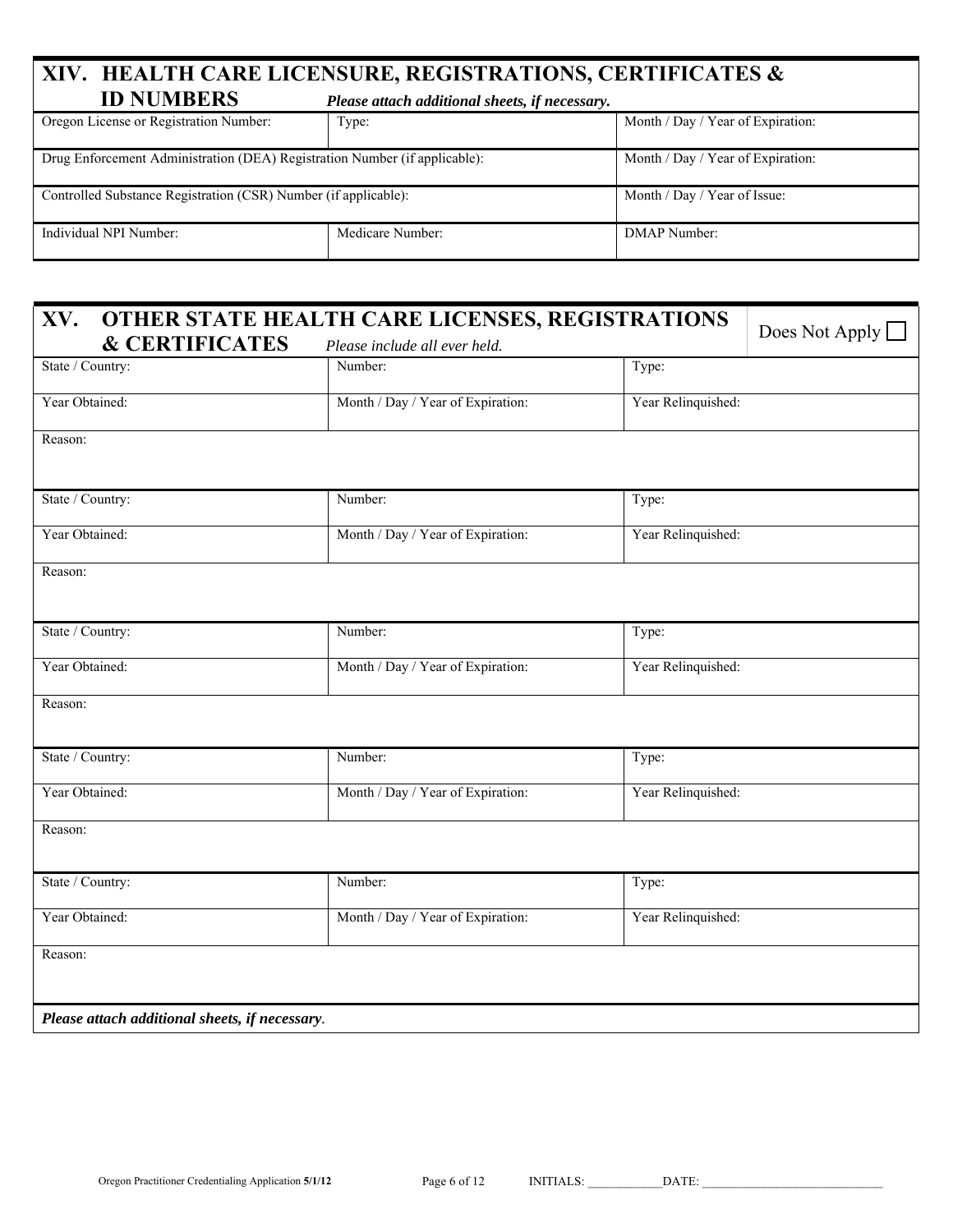# **XVI. HOSPITAL AND OTHER HEALTH CARE FACILITY AFFILIATIONS**

**Please list in reverse chronological order, with the current affiliation(s) first, all health care institutions where you have and/or have had clinical privileges and/or staff membership.** Include (A) current affiliations, (B) applications in process, and (C) previous hospitals, and other facility affiliations (e.g., hospitals, surgery centers or any other health care related facility). **If more space is needed, please attach additional sheets. Do not list residencies, internships or fellowships. Please list employment in Section XVII, Professional Practice/Work History.** 

| нэг геяценстея, нистиянрэ от тено озигря, 3 теаяс ня сигрто унгент нгэссион 2х си, 1 гогояючаг 1 гасисе 77 от к тимог<br><b>CURRENT AFFILIATIONS</b><br>A.                    |                                   |                                        |                                                | Does Not Apply |
|-------------------------------------------------------------------------------------------------------------------------------------------------------------------------------|-----------------------------------|----------------------------------------|------------------------------------------------|----------------|
| Facility Name:                                                                                                                                                                | Phone Number:<br>ÁÁÁÁÁÁ           | Fax Number, if available<br>ÁÁÁÁÁ      | Complete Address:                              |                |
| Status (e.g. active, courtesy, provisional,<br>allied health, etc.):                                                                                                          | Month / Day / Year of Appointment |                                        |                                                |                |
| Facility Name:                                                                                                                                                                | Phone Number:<br>ÁÁÁÁ)            | Fax Number, if available<br>ÁÁÁ)       | Complete Address:                              |                |
| Status:                                                                                                                                                                       | Month / Day / Year of Appointment |                                        |                                                |                |
| Facility Name:                                                                                                                                                                | Phone Number:<br>ÁÁÁÁ             | Fax Number, if available<br>ÁÁÁÁÁ<br>Α | Complete Address:                              |                |
| Status:                                                                                                                                                                       | Month / Day / Year of Appointment |                                        |                                                |                |
| Facility Name:                                                                                                                                                                | Phone Number:<br>ÁÁÁÁ             | Fax Number, if available<br>ÁÁÁÁÁ)     | Complete Address:                              |                |
| Status:                                                                                                                                                                       | Month / Day / Year of Appointment |                                        |                                                |                |
| If you do not have hospital admitting privileges, check here:<br>Please explain on a separate sheet your plan for continuity of care for your patients who require admitting. |                                   |                                        |                                                |                |
| <b>B. APPLICATIONS IN PROCESS</b>                                                                                                                                             |                                   |                                        |                                                | Does Not Apply |
| Facility Name:                                                                                                                                                                | Phone Number:<br>ÁÁÁÁÁ            | Fax Number, if available<br>ÁÁÁÁÁ)     | Complete Address:                              |                |
| Status (e.g. active, courtesy, provisional,<br>allied health, etc.):                                                                                                          | Month / Day / Year of Submission: |                                        |                                                |                |
| Facility Name:                                                                                                                                                                | Phone Number:<br>ÁÁÁ)<br>Á        | Fax Number, if available<br>ÁÁÁÁ<br>Α  | Complete Address:                              |                |
| Status:                                                                                                                                                                       | Month / Day / Year of Submission: |                                        |                                                |                |
| PREVIOUS AFFILIATIONS<br>$\mathbf{C}$ .                                                                                                                                       |                                   |                                        | Please attach additional sheets, if necessary. | Does Not Apply |
| Facility Name:                                                                                                                                                                | Phone Number:<br>ÁÁÁÁ)<br>Α       | Fax Number, if available<br>ÁÁÁÁÁ      | Complete Address:                              |                |
| From Month / Day / Year:                                                                                                                                                      | To Month / Day / Year:            |                                        |                                                |                |
| Reason for Leaving:                                                                                                                                                           |                                   |                                        |                                                |                |
| Facility Name:                                                                                                                                                                | Phone Number:<br>ÁÁÁÁ)            | Fax Number, if available<br>ÁÁÁÁ)      | Complete Address:                              |                |
| From Month / Day / Year:                                                                                                                                                      | To Month / Day / Year:            |                                        |                                                |                |
| Reason for Leaving:                                                                                                                                                           |                                   |                                        |                                                |                |
| Facility Name:                                                                                                                                                                | Phone Number:<br>ÁÁÁÁ)            | Fax Number, if available<br>ÁÁÁÁÁÁ     | Complete Address:                              |                |
| From Month / Day / Year:                                                                                                                                                      | To Month / Day / Year:            |                                        |                                                |                |
| Reason for Leaving:                                                                                                                                                           |                                   |                                        |                                                |                |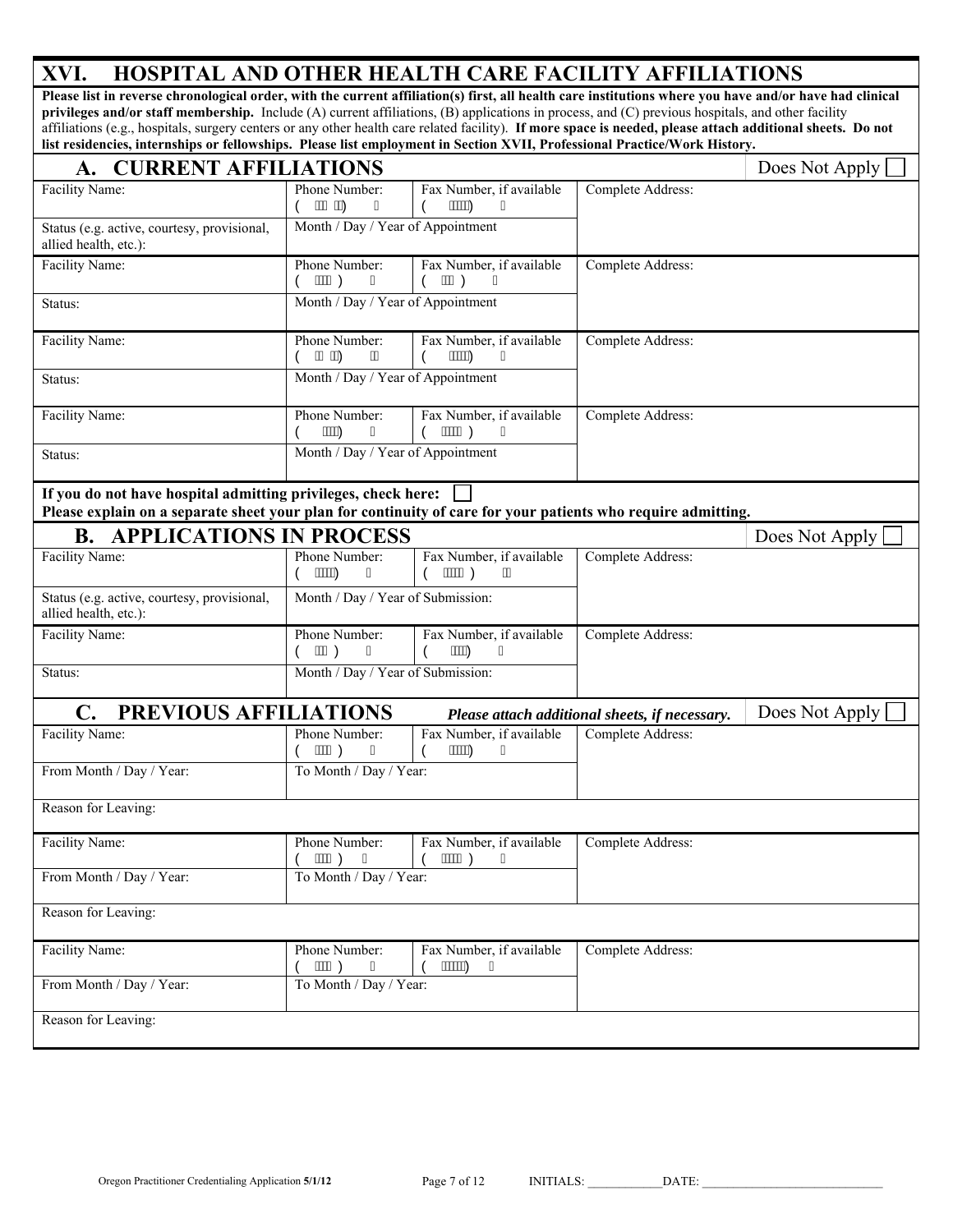| XVII.<br><b>PROFESSIONAL PRACTICE / WORK HISTORY</b><br>Curriculum vitae is not sufficient.                                                                                                                                                                                                                                                                                                               |                                           |                                 | Does Not Apply $\Box$ |
|-----------------------------------------------------------------------------------------------------------------------------------------------------------------------------------------------------------------------------------------------------------------------------------------------------------------------------------------------------------------------------------------------------------|-------------------------------------------|---------------------------------|-----------------------|
| Please account for all periods of time from the date of entry into medical/professional school to present.<br>$\mathbf{A}$ .<br>Chronologically list all work, professional and practice history activities since completion of postgraduate training,<br>including military service. Please explain in section B any gaps greater than two (2) months. Please attach additional<br>sheets, if necessary. |                                           |                                 |                       |
| Name of Current Practice / Employer:                                                                                                                                                                                                                                                                                                                                                                      |                                           | Contact's Name:                 |                       |
| Telephone Number:<br>ÁÁÁÁ<br>Ext                                                                                                                                                                                                                                                                                                                                                                          | Fax Number:<br>ÁÁÁÁ<br>A                  | Complete Address:               |                       |
| From Month / Year:                                                                                                                                                                                                                                                                                                                                                                                        | To Month / Year:                          |                                 |                       |
| Contact's Email Address, if available:                                                                                                                                                                                                                                                                                                                                                                    |                                           | Professional Liability Carrier: |                       |
| Name of Previous Practice / Employer:                                                                                                                                                                                                                                                                                                                                                                     |                                           | Contact's Name:                 |                       |
| Telephone Number:<br>ÁÁÁÁ)<br>""Ext<br>From Month / Year:                                                                                                                                                                                                                                                                                                                                                 | Fax Number:<br>ÁÁÁÁÁ                      | Complete Address:               |                       |
|                                                                                                                                                                                                                                                                                                                                                                                                           | To Month / Year:                          |                                 |                       |
| Contact's Email Address, if available:                                                                                                                                                                                                                                                                                                                                                                    |                                           | Professional Liability Carrier: |                       |
| Name of Previous Practice / Employer:                                                                                                                                                                                                                                                                                                                                                                     |                                           | Contact's Name:                 |                       |
| Telephone Number:<br>ÁÁÁÁÁN,<br>Á<br>Ext<br>From Month / Year:                                                                                                                                                                                                                                                                                                                                            | Fax Number:<br>ÁÁÁÁ<br>To Month / Year:   | Complete Address:               |                       |
| Contact's Email Address, if available:                                                                                                                                                                                                                                                                                                                                                                    |                                           | Professional Liability Carrier: |                       |
| Name of Previous Practice / Employer:                                                                                                                                                                                                                                                                                                                                                                     |                                           | Contact's Name:                 |                       |
| Telephone Number:                                                                                                                                                                                                                                                                                                                                                                                         | Fax Number:                               | Complete Address:               |                       |
| ÆАА<br>À<br>Ext<br>From Month / Year:                                                                                                                                                                                                                                                                                                                                                                     | ÁÁÁ<br>To Month / Year:                   |                                 |                       |
| Contact's Email Address, if available:                                                                                                                                                                                                                                                                                                                                                                    |                                           | Professional Liability Carrier: |                       |
| Name of Previous Practice / Employer:                                                                                                                                                                                                                                                                                                                                                                     |                                           | Contact's Name:                 |                       |
| Telephone Number:<br>ÁÁÁ<br>Ext<br>From Month / Year:                                                                                                                                                                                                                                                                                                                                                     | Fax Number:<br>ÁÁÁÁÁÁ<br>To Month / Year: | Complete Address:               |                       |
| Contact's Email Address, if available:                                                                                                                                                                                                                                                                                                                                                                    |                                           | Professional Liability Carrier: |                       |
| Name of Previous Practice / Employer:                                                                                                                                                                                                                                                                                                                                                                     |                                           | Contact's Name:                 |                       |
| Telephone Number:<br>ÁÁÁ<br>Ext<br>From Month / Year:                                                                                                                                                                                                                                                                                                                                                     | Fax Number:<br>ÁÁÁÁÁÁ<br>To Month / Year: | Complete Address:               |                       |
| Contact's Email Address, if available:                                                                                                                                                                                                                                                                                                                                                                    |                                           | Professional Liability Carrier: |                       |
| Name of Previous Practice / Employer:                                                                                                                                                                                                                                                                                                                                                                     |                                           | Contact's Name:                 |                       |
| Telephone Number:<br>ÁÁ<br>Á<br>Ext<br>From Month / Year:                                                                                                                                                                                                                                                                                                                                                 | Fax Number:<br>ÁÁÁÁD<br>To Month / Year:  | Complete Address:               |                       |
| Contact's Email Address, if available:                                                                                                                                                                                                                                                                                                                                                                    |                                           | Professional Liability Carrier: |                       |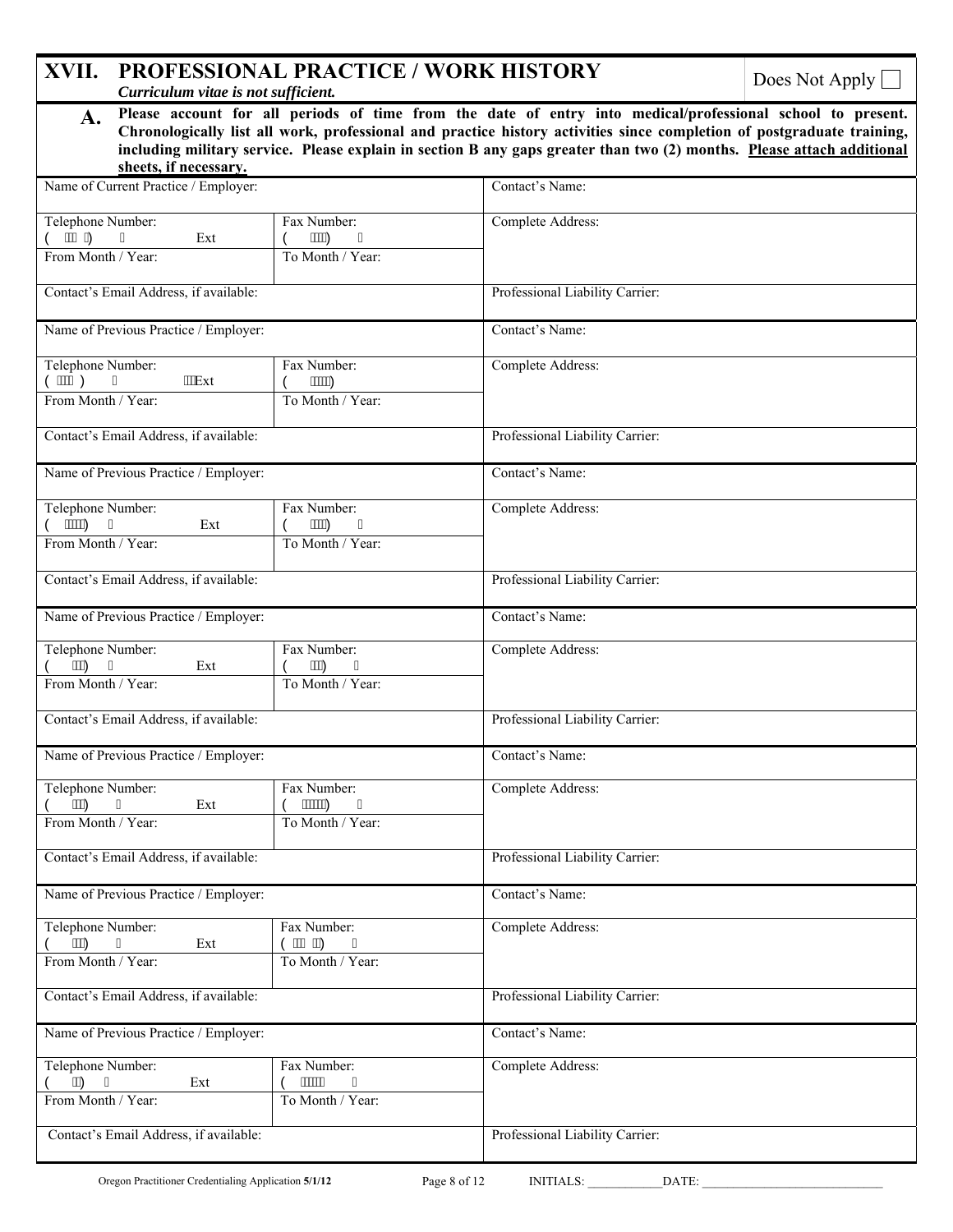| <b>B.</b> | Please explain any gaps greater than two (2) months. Include activities and/or names and<br>dates where applicable. Please attach additional sheets, if necessary. |                    |                  |
|-----------|--------------------------------------------------------------------------------------------------------------------------------------------------------------------|--------------------|------------------|
|           | Activities and/or Names:                                                                                                                                           | From Month / Year: | To Month / Year: |
|           |                                                                                                                                                                    |                    |                  |
|           |                                                                                                                                                                    |                    |                  |
|           |                                                                                                                                                                    |                    |                  |
|           |                                                                                                                                                                    |                    |                  |
|           |                                                                                                                                                                    |                    |                  |
|           |                                                                                                                                                                    |                    |                  |
|           |                                                                                                                                                                    |                    |                  |
|           |                                                                                                                                                                    |                    |                  |
|           |                                                                                                                                                                    |                    |                  |

### **XVIII. PEER REFERENCES**

**Please list three (3) references, from peers who through recent observations are directly familiar with your clinical skills and current competence. Do not include relatives. If possible, include at least one member from the Medical Staff of each facility at which you have privileges**.

| Name of Reference:                      |                        | Complete Address, include Department if applicable: |
|-----------------------------------------|------------------------|-----------------------------------------------------|
| Specialty:                              |                        |                                                     |
| Professional Relationship:              |                        |                                                     |
| Telephone Number:<br>ÄЖÀ<br>Ext         | Fax Number:<br>ÁÁÁÁ)   | Email Address, if available:                        |
| Name of Reference:                      |                        | Complete Address, include Department if applicable: |
| Specialty:                              |                        |                                                     |
| Professional Relationship:              |                        |                                                     |
| Telephone Number:<br>ÁÁÁÁÁÁÁÆxt<br>AAA) | Fax Number:<br>ÁÁÁÁ).  | Email Address, if available:                        |
| Name of Reference:                      |                        | Complete Address, include Department if applicable: |
| Specialty:                              |                        |                                                     |
| Professional Relationship:              |                        |                                                     |
| Telephone Number:<br>ÄÄÄÄ).<br>Ext      | Fax Number:<br>ÁÁÓÓÁ ) | Email Address, if available:                        |

|       | XIX. CONTINUING MEDICAL EDUCATION<br>Please list activities for which you have received CME credit(s) during the past two $(2)$ years.<br>Please attach a separate sheet, if needed. | Does Not Apply                |        |
|-------|--------------------------------------------------------------------------------------------------------------------------------------------------------------------------------------|-------------------------------|--------|
| Name: |                                                                                                                                                                                      | Month / Year Attended:        | Hours: |
| Name: |                                                                                                                                                                                      | <b>Month / Year Attended:</b> | Hours: |
| Name: |                                                                                                                                                                                      | Month / Year Attended:        | Hours: |
| Name: |                                                                                                                                                                                      | <b>Month / Year Attended:</b> | Hours: |
| Name: |                                                                                                                                                                                      | Month / Year Attended:        | Hours: |
| Name: |                                                                                                                                                                                      | <b>Month / Year Attended:</b> | Hours: |
|       | Oregon Practitioner Credentialing Application 5/1/12<br>Page 9 of 12                                                                                                                 | <b>INITIALS:</b><br>DATE:     |        |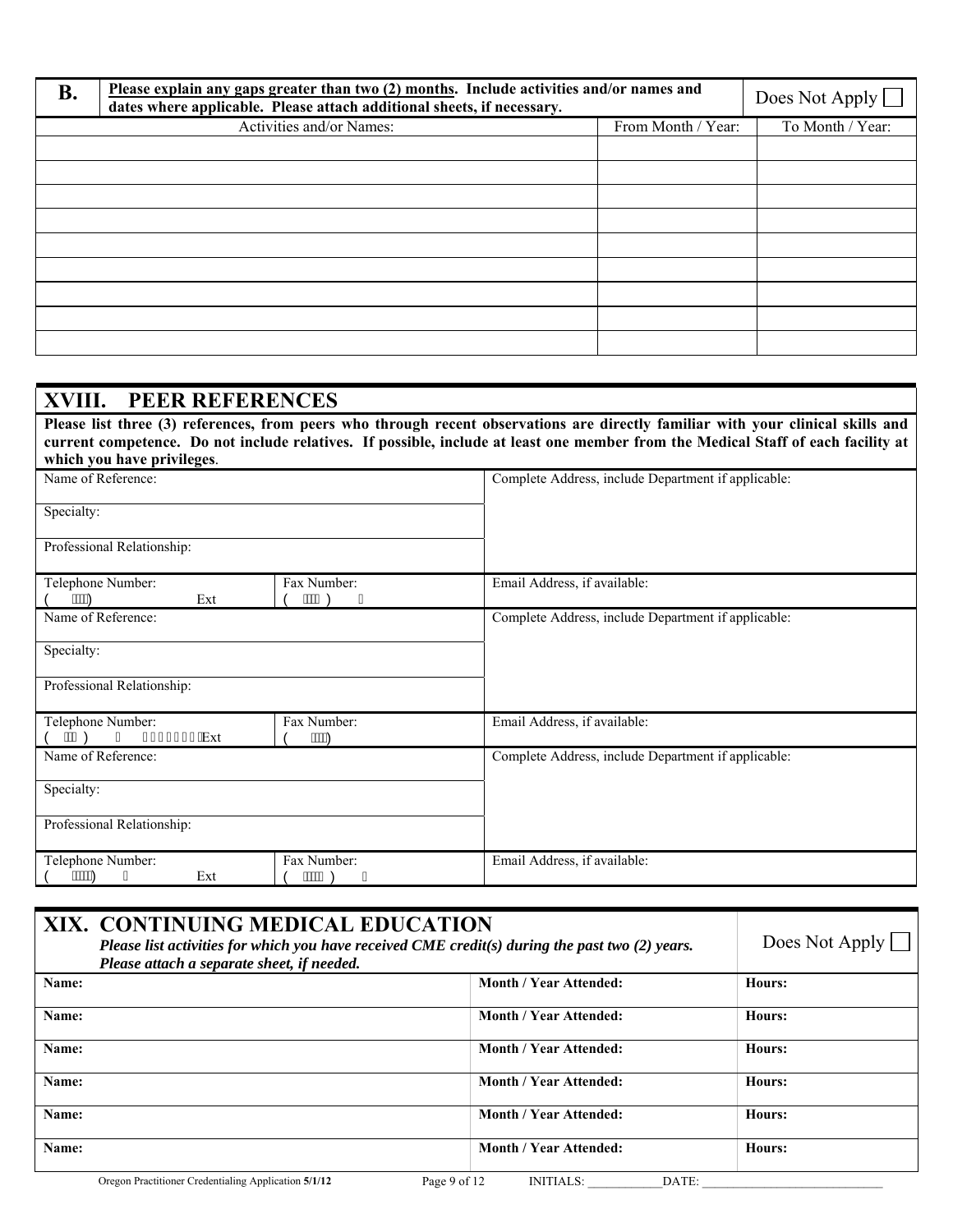| PROFESSIONAL LIABILITY INSURANCE<br>XX.                                                                                                    |                                                     |                  |                                                            |
|--------------------------------------------------------------------------------------------------------------------------------------------|-----------------------------------------------------|------------------|------------------------------------------------------------|
| Current Insurance Carrier / Provider of Professional Liability Coverage:                                                                   |                                                     | Policy Number:   | Type of Coverage (check one):<br>Claims-Made<br>Occurrence |
| Name of Local Contact:                                                                                                                     |                                                     | Mailing Address: |                                                            |
| Contact's Telephone Number:<br>$($ $\cancel{\text{AA}}$ $)$<br>Ext                                                                         | Fax Number:<br>ÁÁÁÁÁ)                               |                  |                                                            |
| Per claim limit of liability:                                                                                                              | Aggregate amount:                                   |                  |                                                            |
| Month / Day / Year Effective:                                                                                                              | Month / Day / Year Retroactive Date, if applicable: |                  | Month / Day / Year of Expiration:                          |
| Please list all previous professional liability carriers within the past five (5) years. Please<br>attach additional sheets, if necessary. |                                                     |                  | Does Not Apply                                             |
| Insurance Carrier / Provider of Professional Liability Coverage:                                                                           |                                                     | Policy Number:   | Type of Coverage (check one):<br>Claims-Made<br>Occurrence |
| Name of Local Contact:                                                                                                                     |                                                     | Mailing Address: |                                                            |
| Contact's Telephone Number:<br>ÁÁÓÁÁ)<br>Ext                                                                                               | Fax Number:<br>ÁÁÁÁÁA)                              |                  |                                                            |
| Per claim limit of liability:                                                                                                              | Aggregate amount:                                   |                  |                                                            |
| Month / Day / Year Effective:                                                                                                              | Month / Day / Year Retroactive Date, if applicable: |                  | Month / Day / Year of Expiration:                          |
| Insurance Carrier / Provider of Professional Liability Coverage:                                                                           |                                                     | Policy Number:   | Type of Coverage (check one):<br>Claims-Made<br>Occurrence |
| Name of Local Contact:                                                                                                                     |                                                     | Mailing Address: |                                                            |
| Contact's Telephone Number:<br>ÁÁ<br>$($ $\hat{A}$ $\hat{A}$ $)$<br>Ext                                                                    | Fax Number:<br>ÁÁÁÁN)<br>Á                          |                  |                                                            |
| Per claim limit of liability:                                                                                                              | Aggregate amount:                                   |                  |                                                            |
| Month / Day / Year Effective:                                                                                                              | Month / Day / Year Retroactive Date, if applicable: |                  | Month / Day / Year of Expiration:                          |
| Insurance Carrier / Provider of Professional Liability Coverage:                                                                           |                                                     | Policy Number:   | Type of Coverage (check one):<br>Claims-Made<br>Occurrence |
| Name of Local Contact:                                                                                                                     |                                                     | Mailing Address: |                                                            |
| Contact's Telephone Number:<br>ÁÁÁÁÁ)<br>Ext                                                                                               | Fax Number:<br>ÁÁÁÁÁ                                |                  |                                                            |
| Per claim limit of liability:                                                                                                              | Aggregate amount:                                   |                  |                                                            |
| Month / Day / Year Effective:                                                                                                              | Month / Day / Year Retroactive Date, if applicable: |                  | Month / Day / Year of Expiration:                          |
| Insurance Carrier / Provider of Professional Liability Coverage:                                                                           |                                                     | Policy Number:   | Type of Coverage (check one):<br>Claims-Made<br>Occurrence |
| Name of Local Contact:                                                                                                                     |                                                     | Mailing Address: |                                                            |
| Contact's Telephone Number:<br>ÁÁÁÁ)<br>Ext                                                                                                | Fax Number:<br>۰Á<br>ÁÁÁÁ)                          |                  |                                                            |
| Per claim limit of liability:                                                                                                              | Aggregate amount:                                   |                  |                                                            |
| Month / Day / Year Effective:                                                                                                              | Month / Day / Year Retroactive Date, if applicable: |                  | Month / Day / Year of Expiration:                          |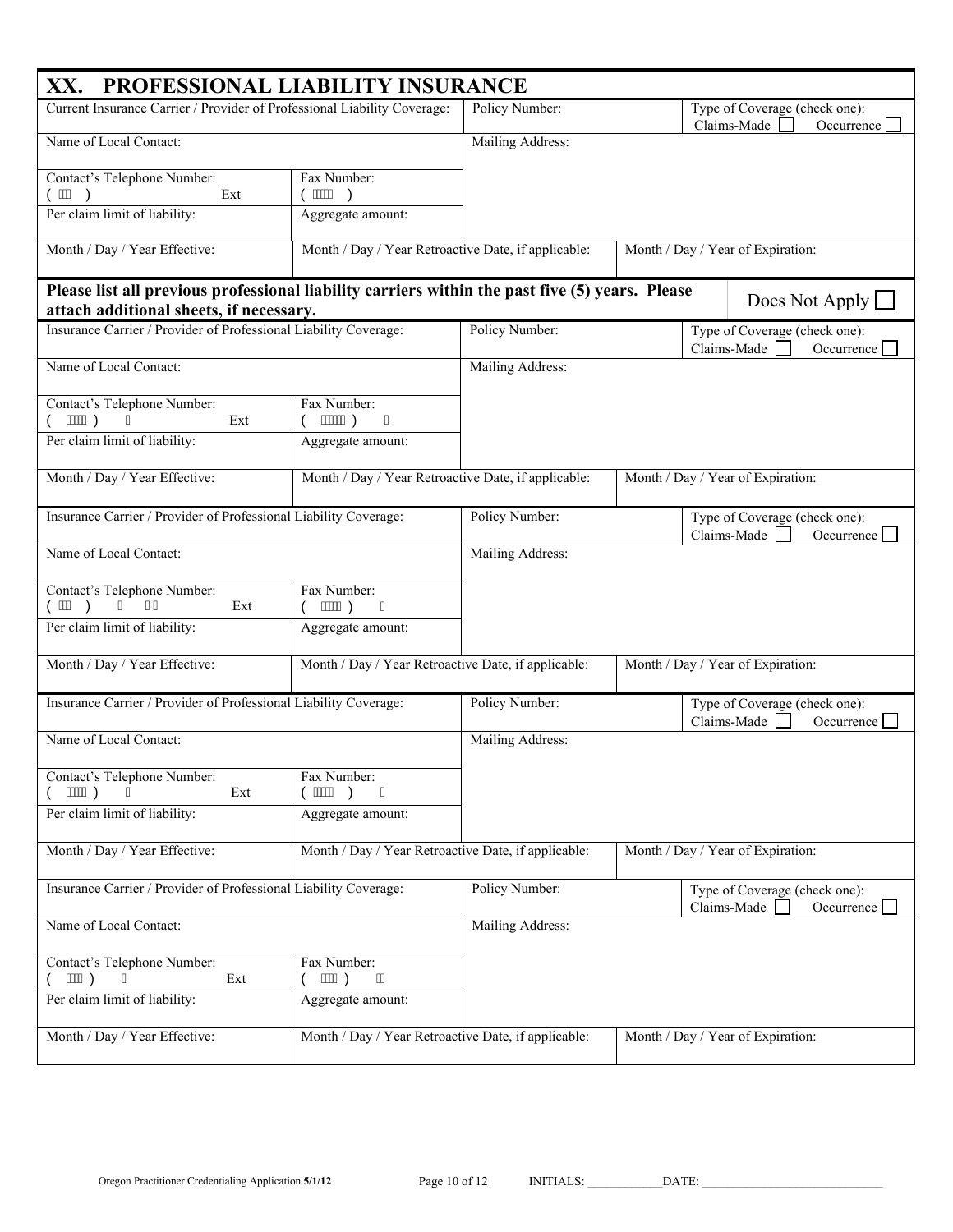### **XXI. ATTESTATION QUESTIONS – This section to be completed by the Practitioner. Modification to the wording or format of these Attestation Questions will invalidate the application.**

|           | Please answer the following questions "yes" or "no". If your answer to any of the following questions is "yes", please provide details                                                                                                                                                                                                                                                                                                                                                                |                                           |     |  |  |  |
|-----------|-------------------------------------------------------------------------------------------------------------------------------------------------------------------------------------------------------------------------------------------------------------------------------------------------------------------------------------------------------------------------------------------------------------------------------------------------------------------------------------------------------|-------------------------------------------|-----|--|--|--|
|           | and reasons, as specified in each question, on a separate sheet. Please sign and date each additional sheet.                                                                                                                                                                                                                                                                                                                                                                                          |                                           |     |  |  |  |
| A         | Has your license, certification, or registration to practice your profession, Drug Enforcement Administration (DEA)<br>registration, or narcotic registration/certificate in any jurisdiction ever been denied, limited, suspended, revoked, not<br>renewed, voluntarily or involuntarily relinquished, or subject to stipulated or probationary conditions, had a corrective<br>action, or have you ever been fined or received a letter of reprimand or is any such action pending or under review? | <b>YES</b>                                | NO  |  |  |  |
| <b>B.</b> | Have you ever been suspended, fined, disciplined, or otherwise sanctioned, restricted or excluded for any reasons, by<br>Medicare, Medicaid, or any public program or is any such action pending or under review?                                                                                                                                                                                                                                                                                     | <b>YES</b>                                | NO  |  |  |  |
| $C$ .     | Have you ever been denied clinical privileges, membership, or contractual participation by any health care related<br>organization*, or have clinical privileges, membership, participation or employment at any such organization ever<br>been placed on probation, suspended, restricted, revoked, voluntarily or involuntarily relinquished or not renewed, or<br>is any such action pending or under review?                                                                                      | <b>YES</b><br>$\mathcal{L}_{\mathcal{A}}$ | NO. |  |  |  |
| D.        | Have you ever surrendered clinical privileges, accepted restrictions on privileges, terminated contractual participation<br>or employment, taken a leave of absence, committed to retraining, or resigned from any health care related<br>organization* while under investigation or potential review?                                                                                                                                                                                                | $YES$ $\Box$                              | NO  |  |  |  |
| E.        | Has an application for clinical privileges, appointment, membership, employment or participation in any health care<br>related organization* ever been withdrawn on your request prior to the organization's final action?                                                                                                                                                                                                                                                                            | YES                                       | NO  |  |  |  |
| F.        | Has your membership or fellowship in any local, county, state, regional, national, or international professional<br>organization ever been revoked, denied, limited, voluntarily or involuntarily relinquished or not renewed, or is any<br>such action pending or under review?                                                                                                                                                                                                                      | $YES$ $\Box$                              | NO  |  |  |  |
| G         | Have you ever voluntarily or involuntarily left or been discharged from medical school or subsequent training<br>programs?                                                                                                                                                                                                                                                                                                                                                                            | YES I                                     | NO  |  |  |  |
| H         | Have you ever had board certification revoked?                                                                                                                                                                                                                                                                                                                                                                                                                                                        | <b>YES</b>                                | NO  |  |  |  |
| $\bf I$   | Have you ever been the subject of any reports to a state or federal data bank or state licensing or disciplinary entity?                                                                                                                                                                                                                                                                                                                                                                              | <b>YES</b>                                | NO  |  |  |  |
| J.        | Have you ever been charged with a criminal violation (felony or misdemeanor)?                                                                                                                                                                                                                                                                                                                                                                                                                         | <b>YES</b><br>$\mathcal{L}$               | NO  |  |  |  |
| K.        | Do you presently use any illegal drugs?                                                                                                                                                                                                                                                                                                                                                                                                                                                               | <b>YES</b>                                | NO  |  |  |  |
| L         | Do you now have, or have you had, any physical condition, mental health condition, or chemical dependency condition<br>(alcohol or other substance) that affects or is reasonably likely to affect your current ability to practice, with or without<br>reasonable accommodation, the privileges requested?                                                                                                                                                                                           | <b>YES</b>                                | NO  |  |  |  |
|           | If reasonable accommodation is required, please specify the accommodation(s) required on a separate sheet.                                                                                                                                                                                                                                                                                                                                                                                            |                                           |     |  |  |  |
| M         | Are you unable to perform any of the services/clinical privileges required by the applicable participating practitioner<br>agreement/hospital appointment, with or without reasonable accommodation, according to accepted standards of<br>professional performance?                                                                                                                                                                                                                                  | <b>YES</b>                                | "NO |  |  |  |
| N.        | Have any professional liability claims or lawsuits ever been closed and/or filed against you?                                                                                                                                                                                                                                                                                                                                                                                                         | <b>YES</b><br>$\mathsf{L}$                | NO  |  |  |  |
|           | If yes, please complete Attachment A, Professional Liability Action Detail, for each past or current claim and/or<br>lawsuit.                                                                                                                                                                                                                                                                                                                                                                         |                                           |     |  |  |  |
| Ο.        | Has your professional liability insurance ever been terminated, not renewed, restricted, or modified (e.g. reduced<br>limits, restricted coverage, surcharged), or have you ever been denied professional liability insurance?                                                                                                                                                                                                                                                                        | <b>YES</b><br>$\mathsf{L}$                | NO  |  |  |  |
|           | *e.g. hospital, medical staff, medical group, independent practice association (IPA), health plan, health maintenance organization (HMO),                                                                                                                                                                                                                                                                                                                                                             |                                           |     |  |  |  |

*preferred provider organization (PPO), physician hospital organization (PHO), medical society, professional association, health care faculty position or other health delivery entity or system*

I certify the information in this entire application is complete, current, correct, and not misleading. I understand and acknowledge that any misstatements in, or omissions from this application will constitute cause for denial of my application or summary dismissal or termination of my clinical privileges, membership or practitioner participation agreement. A photocopy of this application, including this attestation, the authorization and release and any or all attachments has the same force and effect as the original. I have reviewed this information on the most recent date indicated below and it continues to be true and complete. While this application is being processed, I agree to update the information originally provided in this application should there be any change in the information.

I agree to provide continuous care for my patients, until the practitioner/patient relationship has been properly terminated by either party, or in accordance with contract provisions.

**Signature:** Date: **Date: Date: Date: Date: Date: Date: Date: Date: Date: Date: Date: Date: Date: Date: Date: Date: Date: Date: Date: Date: Date: Date: Date: Date: Date: Da**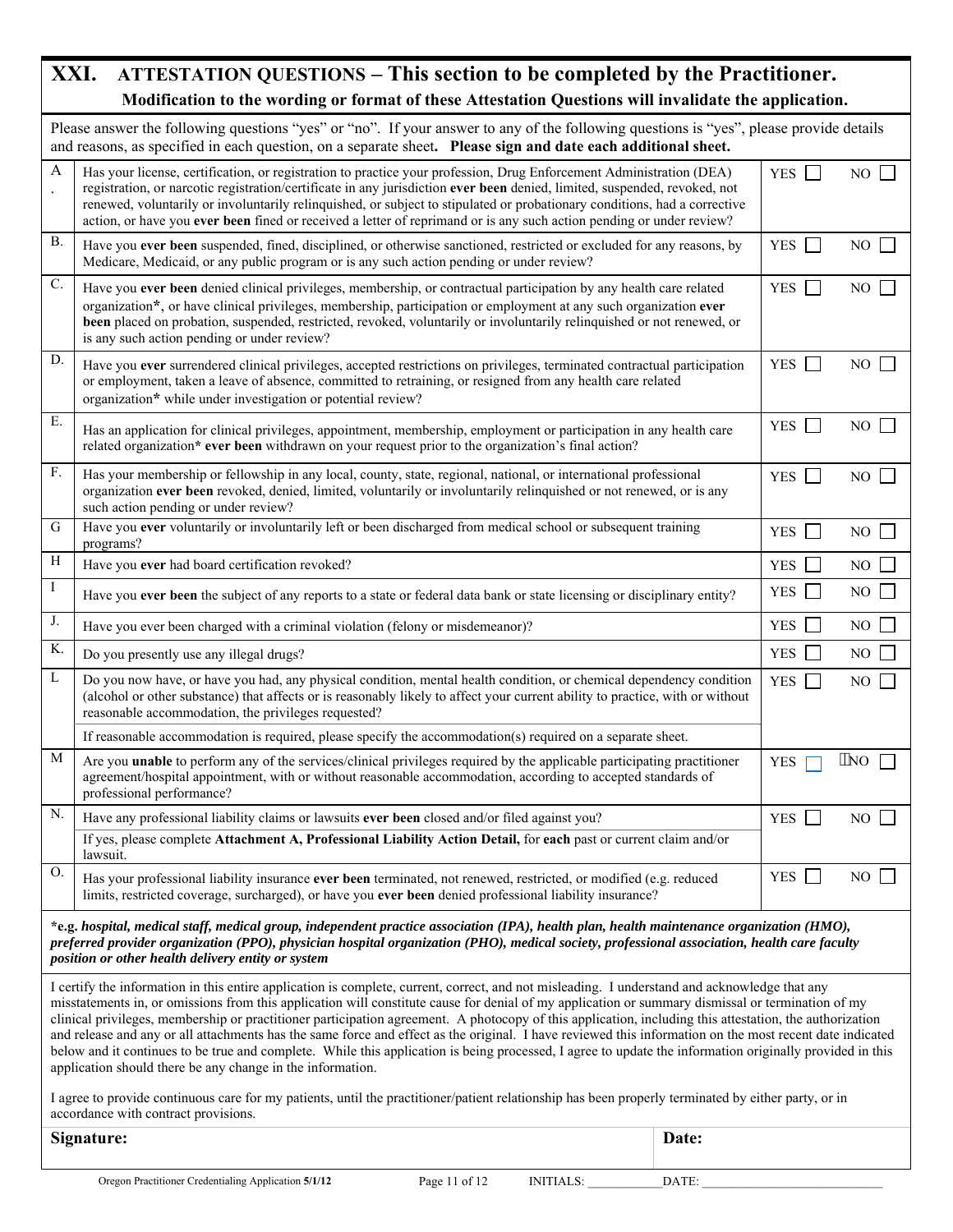#### **OREGON PRACTITIONER CREDENTIALING APPLICATION**

## **AUTHORIZATION AND RELEASE OF INFORMATION FORM**

#### *Modified Releases Will Not Be Accepted*

#### **By submitting this application, I understand and agree to the following:**

- 1. I understand and acknowledge that, as an applicant for medical staff membership at the designated hospital(s) and/or participation status with the health care related organization(s) [*e.g. hospital, medical staff, medical group, independent practice association (IPA), health plan, health maintenance organization (HMO), preferred provider organization (PPO), physician hospital organization (PHO), medical society, professional association, medical school faculty position or other health delivery entity or system*] indicated on this application , I have the burden of producing adequate information for proper evaluation of my competence, character, ethics, mental and physical health status, and other qualifications. In this application, I have provided information on my qualifications, professional training and experience, prior and current licensure, Drug Enforcement Agency registration and history, and applicable certifications. I have provided peer references familiar with my professional competence and ethical character, if requested. I have disclosed and explained any past or pending professional corrective action, licensure limitations or related matter, if any. I have reported my malpractice claims history, if any, and have attached or will provide a copy of a current certificate of professional liability coverage.
- 2. I further understand and acknowledge that the health care related organization(s) or designated agent would investigate the information in this application. By submitting this application, I agree to such investigation and to the disciplinary reporting and information exchange activities of the health care related organization(s) as a part of the verification and Credentialing process.
- 3. I authorize all individuals, institutions, entities of other hospitals or institutions with which I have been associated and all professional liability insurers with which I have had or currently have professional liability insurance, who may have information bearing on my professional qualifications, ethical standing, competence, and mental and physical health status, to consult with the designated health care related organization(s), their staffs and agents.
- 4. I consent to the inspection of records and documents that may be material to an evaluation of qualifications and my ability to carry out the clinical privileges/services I request. I authorize each and every individual and organization in custody of such records and documents to permit such inspection and copying. I am willing to make myself available for interviews, if required or requested.
- 5. I release from any liability, to the fullest extent permitted by law, all persons for their acts performed in a reasonable manner in conjunction with investigating and evaluating my application and qualifications, and I waive all legal claims against any representative of the health care related organization(s) or their respective agent(s) who acts in good faith and without malice in connection with the investigation of this application.
- 6. I understand and agree that the authorizations and releases given by me herein shall be valid so long as I am an applicant for or have medical staff membership and/or clinical privileges/participation status at the health care related organization(s) designated herein, unless revoked by me in writing.
- 7. For hospital or medical staff membership/clinical privileges, I acknowledge that I have been informed of, and hereby agree to abide by, the medical staff bylaws, rules, regulations and policies.
- 8. I agree to exhaust all available procedures and remedies as outlined in the bylaws, rules, regulations, and policies, and/or contractual agreements of the health care related organization(s) where I have membership and/or clinical privileges/participation status before initiating judicial action.
- 9. I further acknowledge that I have read and understand the foregoing Authorization and Release. A photocopy of this Authorization and Release shall be as effective as the original and authorization constitutes my written authorization and request to communicate any relevant information and to release any and all supportive documentation regarding this application.

# **Printed Name: Signature: Date:**

**I grant permission for the release of the credentials information contained in this practitioner application to the following health care related organization(s):** 

**Modification to the wording or format of the Oregon Practitioner Credentialing Application will invalidate the application.**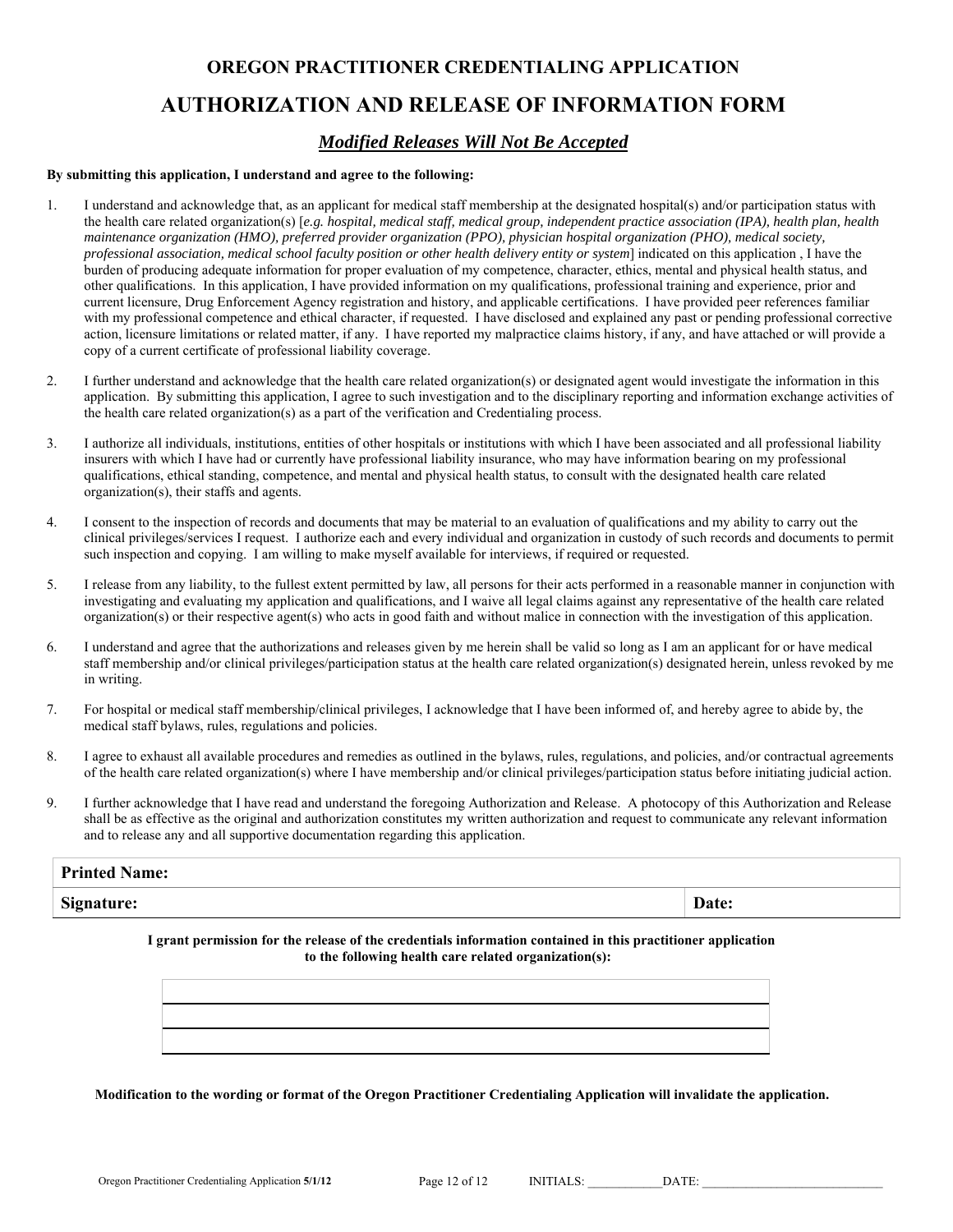# **ATTACHMENT A**

# **PROFESSIONAL LIABILITY ACTION DETAIL –** *CONFIDENTIAL*

Please list any past or current professional liability claim or lawsuit, which has been filed against you. **Photocopy this page as needed and submit a separate page for EACH professional liability claim/lawsuit.** It is not acceptable to simply submit court documents in lieu of completing this document. Please complete each field. Please attach additional sheet(s), if necessary.

Practitioner's Name (print or type):

Month / Day / Year of the incident: and clinical details:

Your role and specific responsibilities in the incident:

Subsequent events, including patient's clinical outcome:

Month / Day / Year the suit or claim was filed:

Name and address of insurance carrier/professional liability provider that handled the claim:

Your status in the legal action (primary defendant, co-defendant, other):

Current status of suit or other action:

Month / Day / Year of settlement, judgment, or dismissal:

If case was settled out-of-court, or with a judgment, settlement amount attributed to you:

**I verify the information contained in this form is correct and complete to the best of my knowledge.**

Signature: Date:

**Modification to the wording or format of the Oregon Practitioner Credentialing Application will invalidate the application.**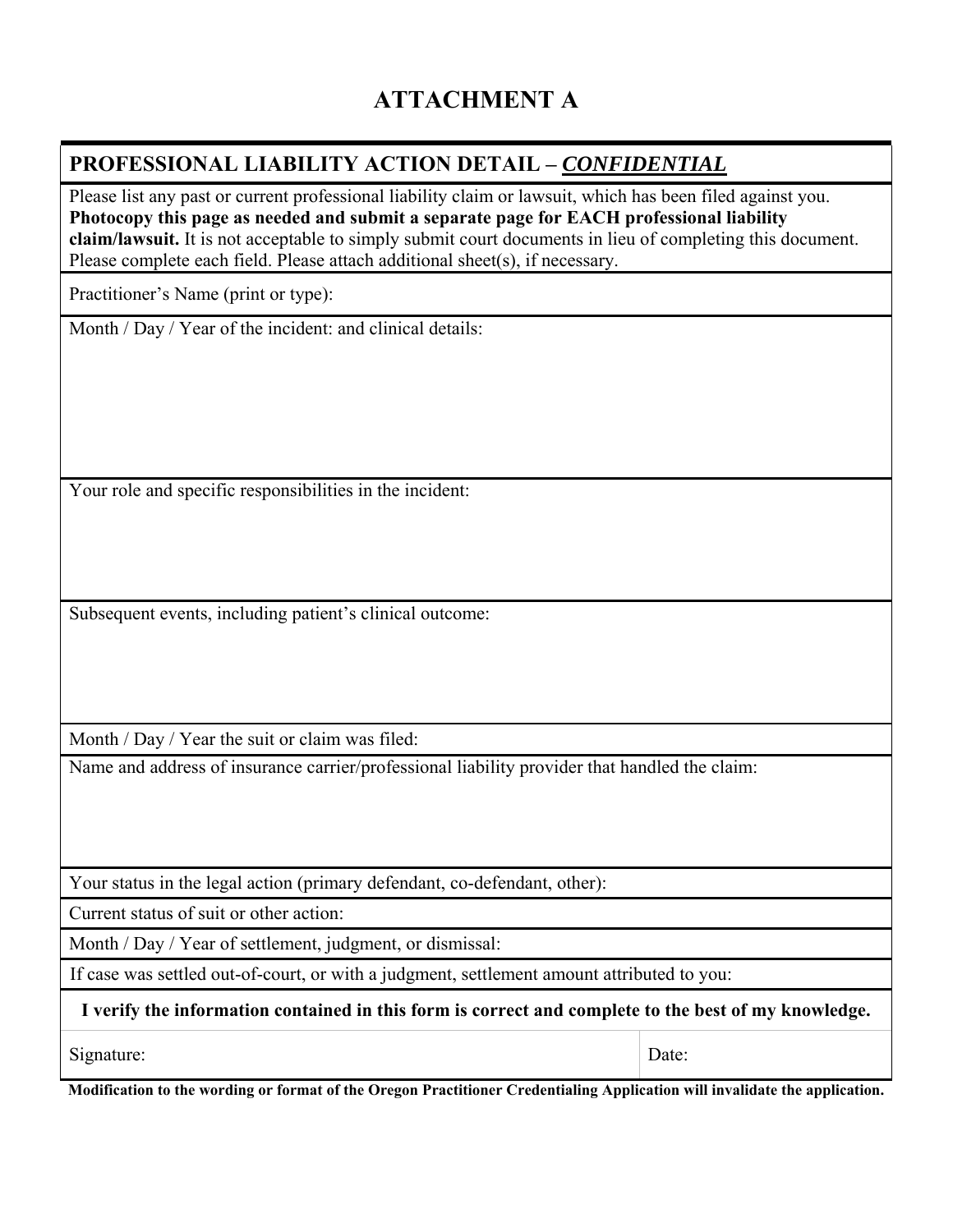# **GLOSSARY OF TERMS AND ACRONYMS**

**AAAHC:** Accreditation Association for Ambulatory Health Care - An organization that offers voluntary accreditation for ambulatory care organizations.

**AANA:** American Association of Nurse Anesthetists

**ACUMENTRA:** Oregon Medical Professional Review Organization - A private, non-profit organization that contracts to undertake appropriateness of care, utilization management and quality improvement projects for the CMS, other public agencies and insurance companies.

**ACCREDITATION:** A comprehensive, standardized evaluation process that involves assessing the degree to which an organization/individual complies with a defined set of standards.

**ACGME:** Accreditation Council for Graduate Medical Education - This organization is responsible for the Accreditation of post-M.D. medical training programs within the United States. Accreditation is accomplished through a peer review process and is based upon established standards and guidelines.

**ACLS:** Advanced Cardiac Life Support

**ADMITTING PRIVILEGES:** The right granted to a doctor to admit patients to a particular hospital.

**AGENT:** An insurance company representative licensed by the state, who solicits, markets, negotiates, binds and administers contracts of insurance.

**AGPA:** American Group Practice Association

**AHA:** American Hospital Association

**AHP:** Allied Health Personnel - Specially trained and licensed, or registered when required by Oregon law, health workers who perform tasks, which might otherwise be performed by physicians or nurses.

**AMA:** American Medical Association

**ANA:** American Nurses Association

**ANCILLARY SERVICES:** Supplemental health care services provided to a person while being treated. Included are laboratory, radiology, physical therapy, etc.

**ATLS:** Advanced Trauma Life Support

**ATTESTATION:** A signed statement indicating that a practitioner personally confirmed the validity, correctness, and completeness of his or her credentialing/recredentialing application.

**BHC:** Behavioral Health Care - A broad array of mental health, chemical dependency, forensic, mental retardation or developmental disabilities and cognitive rehabilitation services provided in settings such as acute, long term and ambulatory care.

**BLS:** Basic Life Support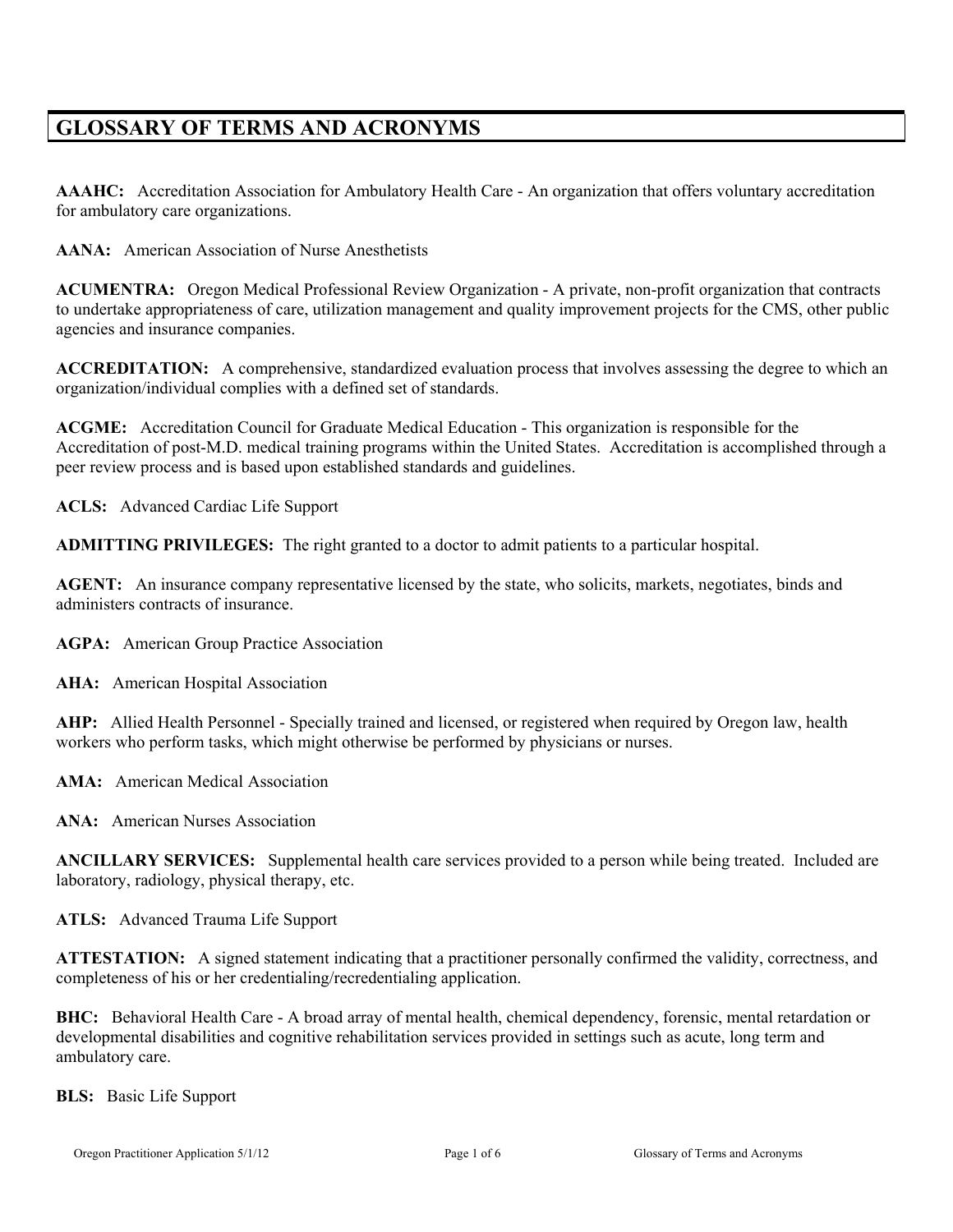**CALL COVERAGE:** Practitioners who provide care for your patients when you are unavailable.

**CLAIM PENDING:** A current request by the insured for indemnification by the insurance company for a loss that is a covered peril.

**CLAIMS-MADE COVERAGE:** A policy providing liability coverage only if a written claim is made during the policy period or any applicable extended reporting period. For example, a claim made in the current year could be charged against the current policy even if the injury or loss occurred many years in the past. If the policy has a retroactive date, an occurrence prior to that date is not covered. (contrast with Occurrence Coverage).

**CME:** Continuing Medical Education

**CMS**: Centers for Medicare and Medicaid Services - The federal agency that administers funds and oversees provision of medical care to Medicare and Medicaid patients.

**COA:** Certificate of Authority - A certificate issued by a state government, licensing the operation of a health maintenance organization.

**CON:** Certificate of Need - A certificate issued by a government body to an individual or organization proposing to construct or modify a health facility, acquire major new medical equipment or offer a new or different health service.

**CONTINUITY OF CARE:** The provision of care by the same set of practitioners over time or, if the same practitioners are not available, a mechanism to promptly provide appropriate clinical information to the practitioners who continue to provide the same type and level of care.

**COORDINATION OF CARE:** The mechanisms ensuring that patients and practitioners have access to, and take into account, all required information on patient condition and treatment to ensure that the patient receives appropriate health care services.

**COVERAGE:** The services for which an insurance policy does and does not pay.

**CPR:** Cardio-Pulmonary Resuscitation

**CREDENTIALING/RECREDENTIALING:** The process of determining eligibility, for organizations such as hospitals or PHOs, for medical staff membership and privileges to be granted to physicians. Credentials and performance are periodically reviewed, which could result in physician privileges being denied, modified or withdrawn.

**CSO:** Clinical Service Organization - A medical center integrating the activities of the medical school, faculty practice plan and hospital to negotiate with managed care plans.

**CSR:** Controlled Substance Registration

**CVO:** Credential Verification Organization - A group that provides a centralized, uniform process for state medical boards, private and governmental entities to obtain a verified, primary source record of a physician's core medical credentials by gathering, verifying and permanently storing a physician's credentials in a centralized repository.

**DCO:** Direct Contracting Organization - Individual employers or business coalitions contract directly with providers for health care services with no HMO/PPO intermediary.

**DEA:** Drug Enforcement Agency - The federal agency that issues licenses to prescribe and dispense scheduled drugs.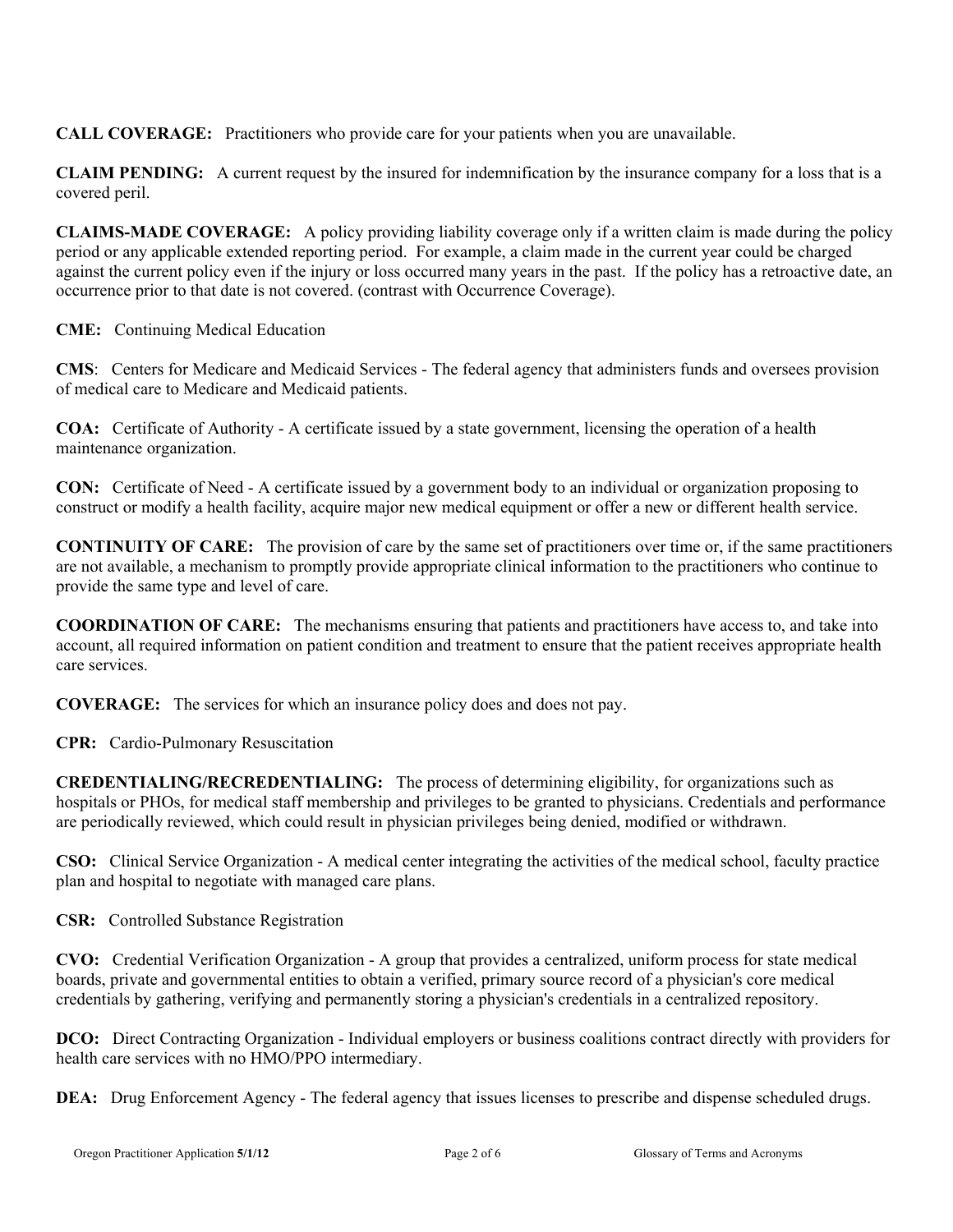**DMAP: Division** of Medical Assistance Programs - A state agency that acts as the administrator for the Medicaid component of the Oregon Health Plan.

**ECFMG:** Educational Commission for Foreign Medical Graduates - A certification process that assesses the readiness of graduates of foreign medical schools to enter U.S. residency and fellowship programs that are accredited by the Accreditation Council for Graduate Medical Education (ACGME).

**EPO:** Exclusive Provider Organization - A managed care organization that designates specific physicians and other providers who can provide health care services.

**EXCLUSIONS:** The specific conditions or circumstances listed in an insurance policy for which the policy will not provide benefit payments.

**HCFA:** See CMS.

**HMO:** Health Maintenance Organization - An organized health care system that is accountable for both the financing and delivery of a broad range of comprehensive health services to an enrolled population. An HMO is accountable for assessing access and ensuring quality and appropriate care. Health care services are rendered by practitioners affiliated with the health care system. In these types of managed care organizations, in order to receive reimbursement, members must obtain all services from an affiliated practitioner or provider and must comply with a pre-defined authorization system.

**HSA:** Health Systems Agency - A health-planning agency created under the National Health Planning and Resource Development Act of 1974.

**ID:** Identification

**INCIDENT REPORT:** The documentation for any unusual problem, incident, or other situation that is likely to lead to undesirable effects or that varies from established health department licenses, policies, procedures and/or practices.

**INDEMNIFICATION:** Insurance benefits paid to or on behalf of an insured for the provision of goods and services covered by the policy.

**INSURANCE:** Protection by written contract against financial hazards (in whole or in part) of the happenings of specified fortuitous events.

**INSURED:** A person or organization, covered by an insurance policy, including the "named insured" and any other parties for whom protection is provided under the policy.

**INSURER:** The party to the insurance contract who promises to pay losses or benefits or a corporation engaged primarily in the business of furnishing insurance.

**INTERNSHIP:** Receiving supervised practical experience in the health care field, usually as an advanced or graduate student, also referred to as post-graduate year 1 (PGY1)

**IPA:** Independent Practice Association - A federation of independently-practicing physicians and/or other practitioners organized to contract with health plans and other third party payers as to the conditions under which medical services will be covered for insured patients with the understanding that said conditions shall be considered and independently agreed to by each practitioner or legally-integrated group of practitioners belonging to the IPA.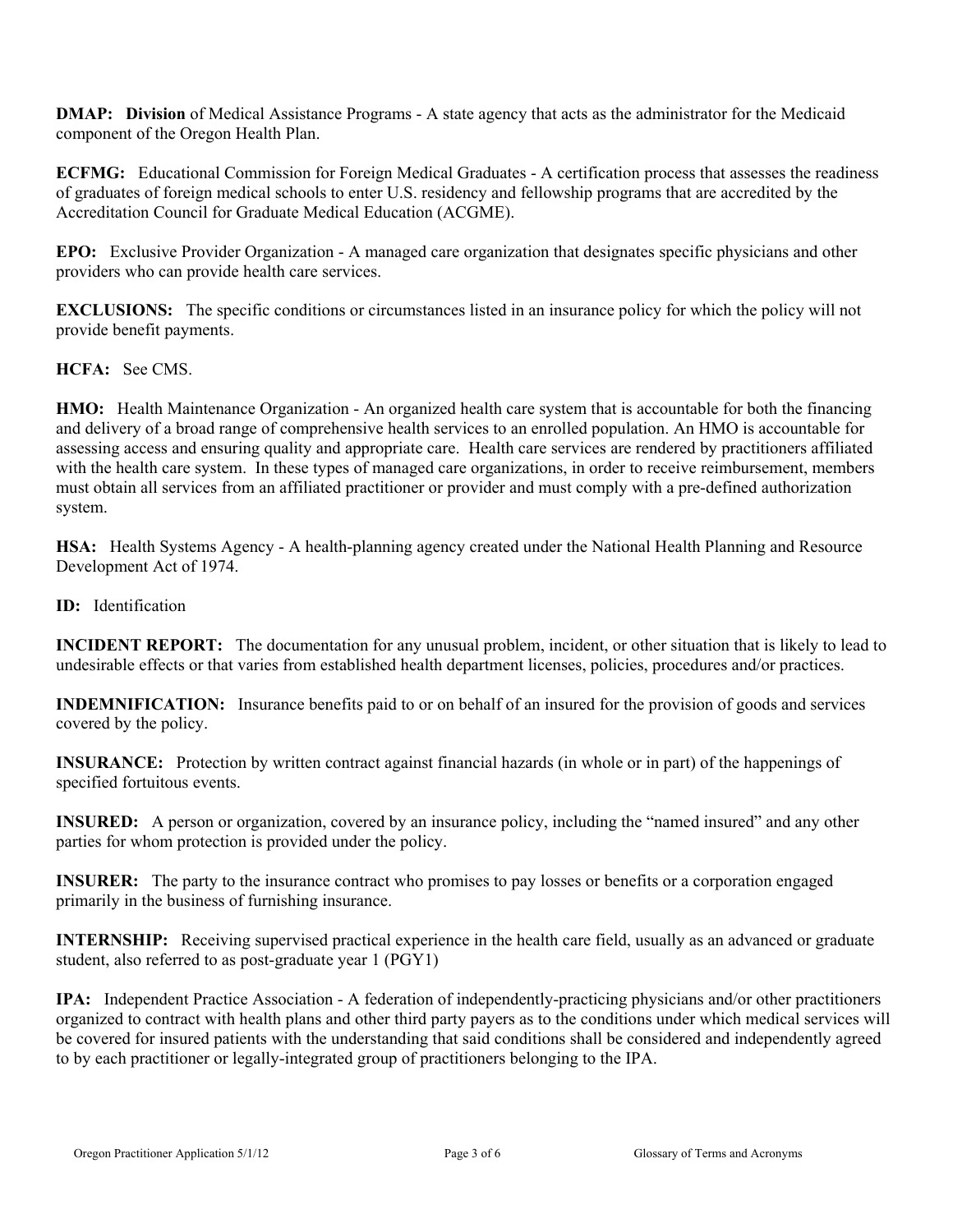**IPN:** Integrated Provider Network - A group comprised of primary and secondary hospitals, physicians and other health care practitioners within a city or other geographic area.

**ISN:** Integrated Service Network - A group comprised of a combination of physicians and other health care providers who deliver health care in an integrated way.

**LAPSED POLICY:** A policy terminated for non-payment of premiums.

**LOCUM TENENS:** The act of a practitioner temporarily taking the place of another practitioner.

**MALPRACTICE:** Professional misconduct or lack of ordinary skill in the performance of a professional act, which renders the responsible practitioner liable to suit for damages.

**MCO:** Managed Care Organization - Any type of organizational entity providing managed care such as an HMO, PPO, and EPO, etc.

**MEDICAID:** A joint federal and state-funded health care program for low-income families and individuals or disabled persons.

**MEDICARE:** Federal health insurance administered by CMS. It is the nation's largest health insurance program, which provides health insurance to people age 65 and over, those who have permanent kidney failure and certain people with disabilities.

**NA (N/A):** Not Applicable

**NCHSR:** National Center for Health Services Research

**NCQA:** National Committee for Quality Assurance - An independent non-profit organization that has worked with consumers, health care purchasers, state regulators and the manage care industry in developing standards that evaluate the structure and function of medical and quality management systems in managed care organizations.

**NEGLIGENCE:** The failure to use the reasonable care that a prudent person would have used under the same or similar circumstances.

**NIMH:** National Institute of Mental Health

**NPI:** National Provider Identification number, a unique health identification number for health care providers, became an HIPAA (Health Insurance Portability and Accountability Act of 1996) standard by May 23, 2007 for most covered health care entities and May 23, 2008 for small health plans.

**NON-PARTICIPATING PROVIDER:** Physicians/providers and facilities that are not under contract as health providers for a HMO/PPO.

**NOTICE OF CANCELLATION:** A written notice by an insurance company of their intent to cancel the policy.

**NRP:** Neonatal Resuscitation Program

**OCCURRENCE COVERAGE:** A policy form providing liability coverage only for injury or damage that occurs during the policy period, regardless of when the claim is actually made. For example, a claim made in the current policy year could be charged against a prior policy period, or may not be covered, if it arises from an occurrence prior to the effective date. (contrast with Claims-Made Coverage)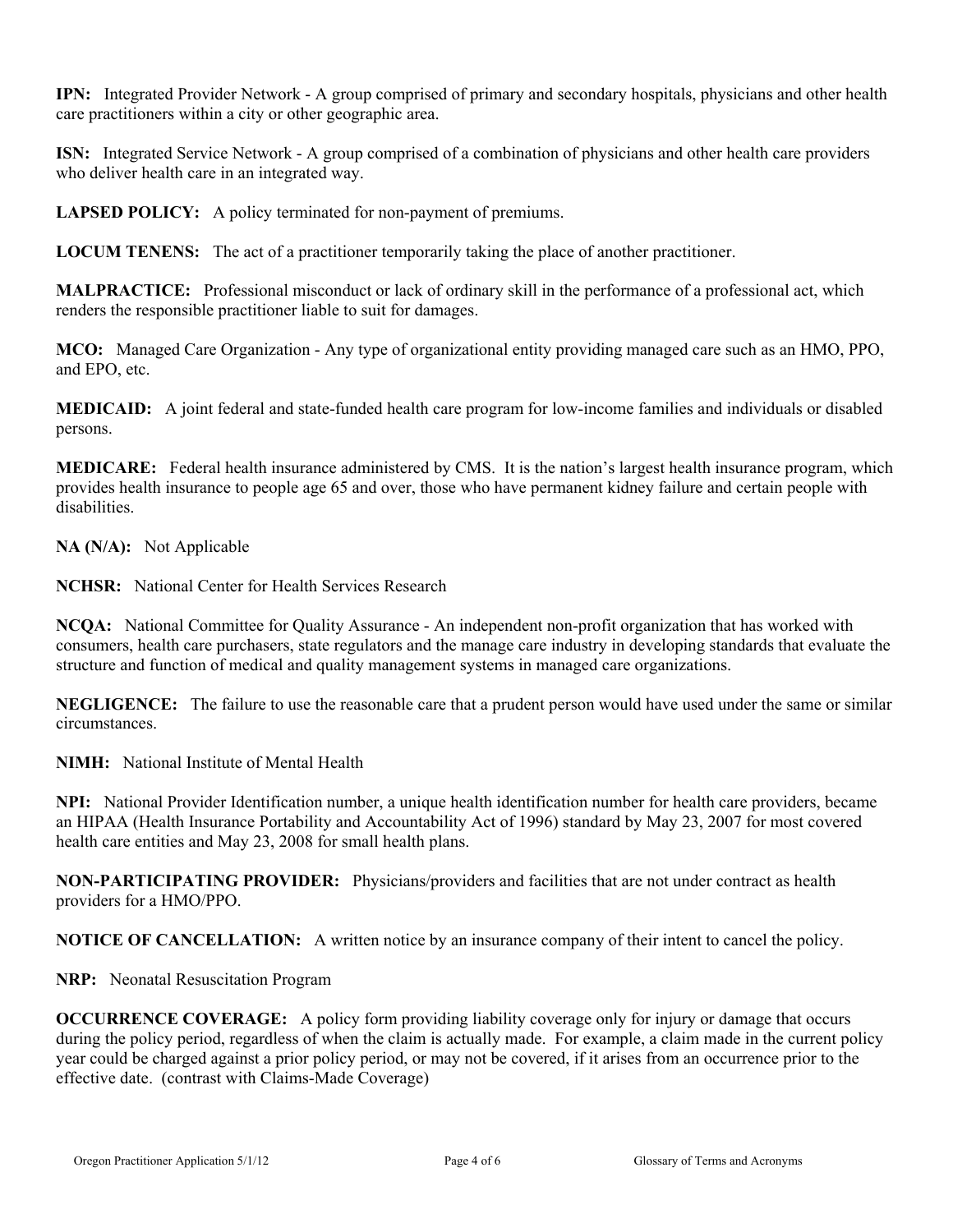**OHMO:** Office of Health Maintenance Organizations - A component of the U.S. Department of Health and Human Services that is charged with the responsibility for directing the federal HMO program.

**OMB:** Oregon Medical Board - A state agency responsible for administering the Medical Practice Act and establishing the rules and regulations pertaining to the practice of medicine in Oregon. The board determines requirements for Oregon licensure as a Medical Doctor (MD), Doctor of Osteopathy (DO), Doctor of Podiatric Medicine (DPM), Physician Assistant (PA), and Acupuncturist (LAc).

**PALS:** Pediatric Advanced Life Support

**PARTICIPATING PROVIDER:** A physician or other health care practitioner who has contracted with a health plan to provide medical services to members.

**PCG:** Physician Care Groups - A classification system used to determine payment for physician services.

**PCN:** Primary Care Network - A group of primary care providers linked for purposes of administering health coverage.

**PCP:** Primary Care Provider - A physician or other health care practitioner who is responsible for monitoring an individual's overall health care needs.

**PEER:** Individual(s) in the same professional discipline as the applicant with personal knowledge of the applicant.

**PERIL:** The cause of a loss insured against in a policy.

**PGY 1:** Post-graduate Year 1 (see Internship)

**PHO:** Physician/Hospital Organization - A legal entity formed and owned by one or more hospitals and physician groups in order to obtain payer contracts and to further mutual interests.

**POLICY:** The term used for the legal document issued by the company to the policyholder, which outlines the conditions and terms of the insurance; also called the policy contract or the contract.

**POS:** Point of Service - A type of managed care coverage that allows members to choose to receive services either from participating HMO physicians and other health care practitioners and providers, or from those not in the HMO's network. Patients pay less for in-network care and for out-of-network care; members usually pay deductibles and a percentage of the cost of care.

**PPO:** Preferred Provider Organization - A network of doctors and hospitals that provide care to an enrolled population at a pre-arranged discounted rate.

**PRACTITIONER:** A physician or other licensed or registered health care professional qualified to render medical services.

**PREMIUM:** The amount paid for any insurance policy.

**PRO:** Peer Review Organization or Physician Review Organization

**PROFESSIONAL LIABILITY CLAIM**: Written demand for money or services.

**PROFESSIONAL LIABILITY INSURANCE:** Insurance purchased by physicians and other health care providers to help protect themselves from financial risks associated with medical liability claims.